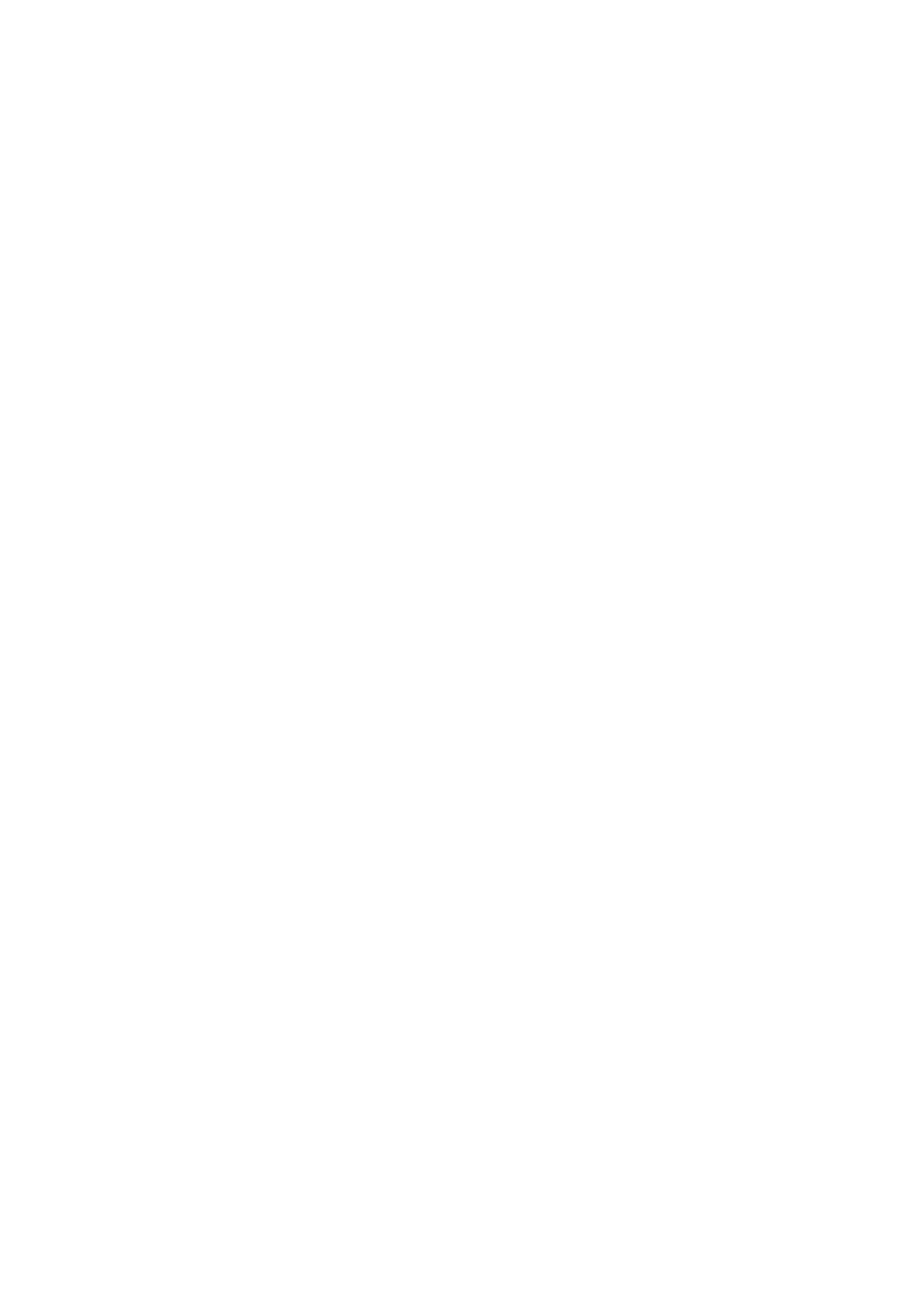

House of Lords House of Commons Joint Committee on Human Rights

# **Scrutiny of Bills and Draft Bills: Further Progress Report**

# **Fifteenth Report of Session 2002-03**

*Report, together with formal minutes and appendices* 

*Ordered by The House of Lords to be printed 14 July 2003 Ordered by The House of Commons to be printed 14 July 2003*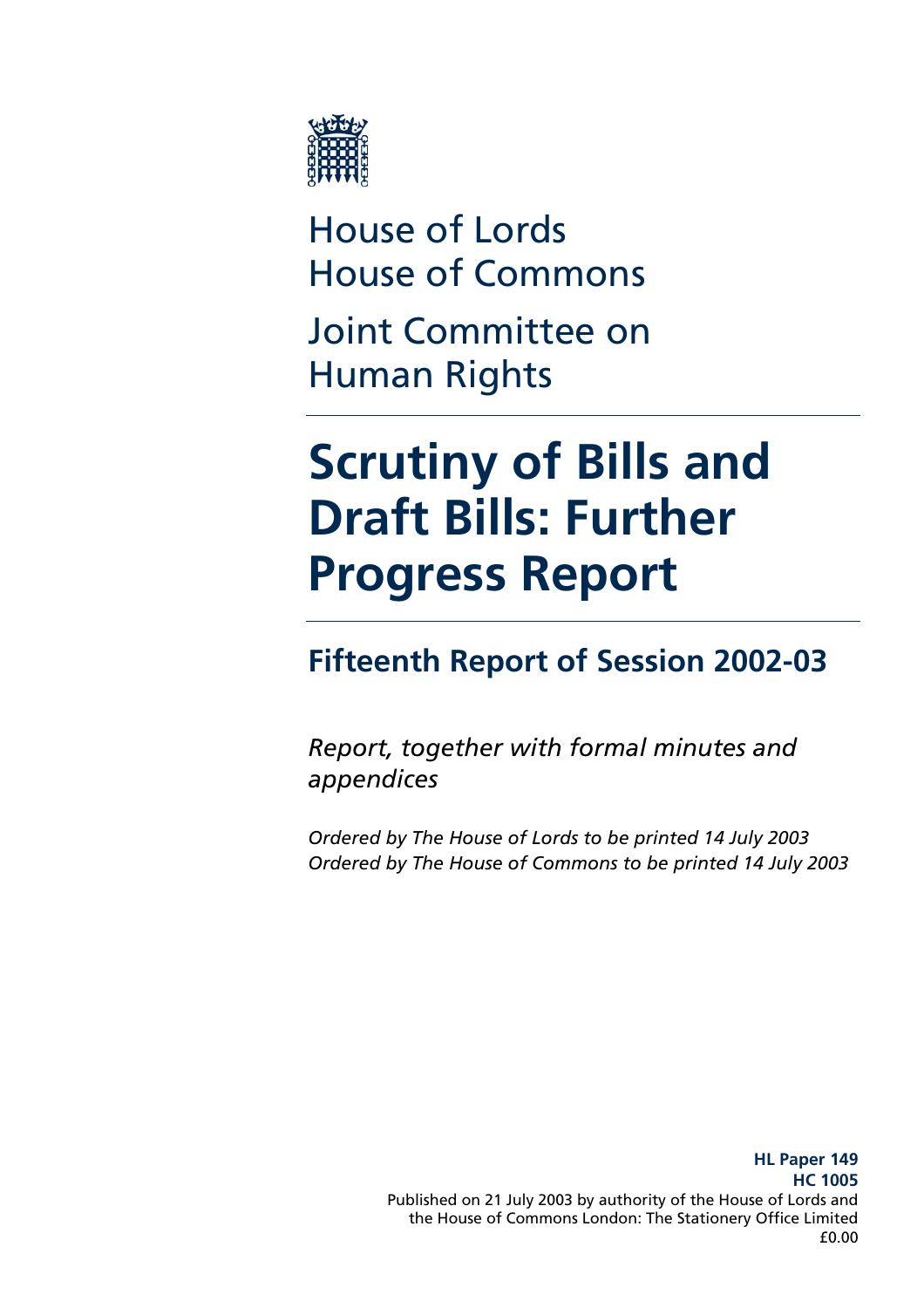#### **Joint Committee on Human Rights**

The Joint Committee on Human Rights is appointed by the House of Lords and the House of Commons to consider matters relating to human rights in the United Kingdom (but excluding consideration of individual cases); proposals for remedial orders; draft remedial orders and remedial orders.

The Joint Committee has a maximum of six Members appointed by each House, of whom the quorum for any formal proceedings is three from each House.

#### **Current membership**

| <b>House of Lords</b>     | <b>House of Commons</b>                                                               |
|---------------------------|---------------------------------------------------------------------------------------|
| Lord Bowness              | Vera Baird MP (Labour, Redcar)                                                        |
| Lord Lester of Herne Hill | Mr David Chidgey MP (Liberal Democrat, Eastleigh)                                     |
| Lord Parekh               | Jean Corston MP (Labour, Bristol East) (Chairman)                                     |
|                           | Baroness Perry of Southwark Mr Kevin McNamara MP (Labour, <i>Kingston upon Hull</i> ) |
| <b>Baroness Prashar</b>   | Mr Richard Shepherd MP                                                                |
| <b>Baroness Whitaker</b>  | (Conservative, Aldridge–Brownhills)                                                   |
|                           | Mr Shaun Woodward MP (Labour, St Helens South)                                        |

#### **Powers**

The Committee has the power to require the submission of written evidence and documents, to examine witnesses, to meet at any time (except when Parliament is prorogued or dissolved), to adjourn from place to place, to appoint specialist advisers, and to make Reports to both Houses. The Lords Committee has power to agree with the Commons in the appointment of a Chairman.

#### **Publications**

The Reports and evidence of the Joint Committee are published by The Stationery Office by Order of the two Houses. All publications of the Committee (including press notices) are on the internet at www.parliament.uk/commons/selcom/hrhome.htm. A list of Reports of the Committee in the present Parliament is at the back of this volume.

#### **Current Staff**

The current staff of the Committee are: Paul Evans (Commons Clerk), Thomas Elias (Lords Clerk), Professor David Feldman (Legal Adviser), Róisín Pillay (Committee Specialist), Duma Langton (Committee Assistant) and Pam Morris (Committee Secretary).

#### **Contacts**

All correspondence should be addressed to The Clerk of the Joint Committee on Human Rights, Committee Office, House of Commons, 7 Millbank, London SW1P 3JA. The telephone number for general inquiries is: 020 7219 2797; the Committee's e–mail address is jchr@parliament.uk.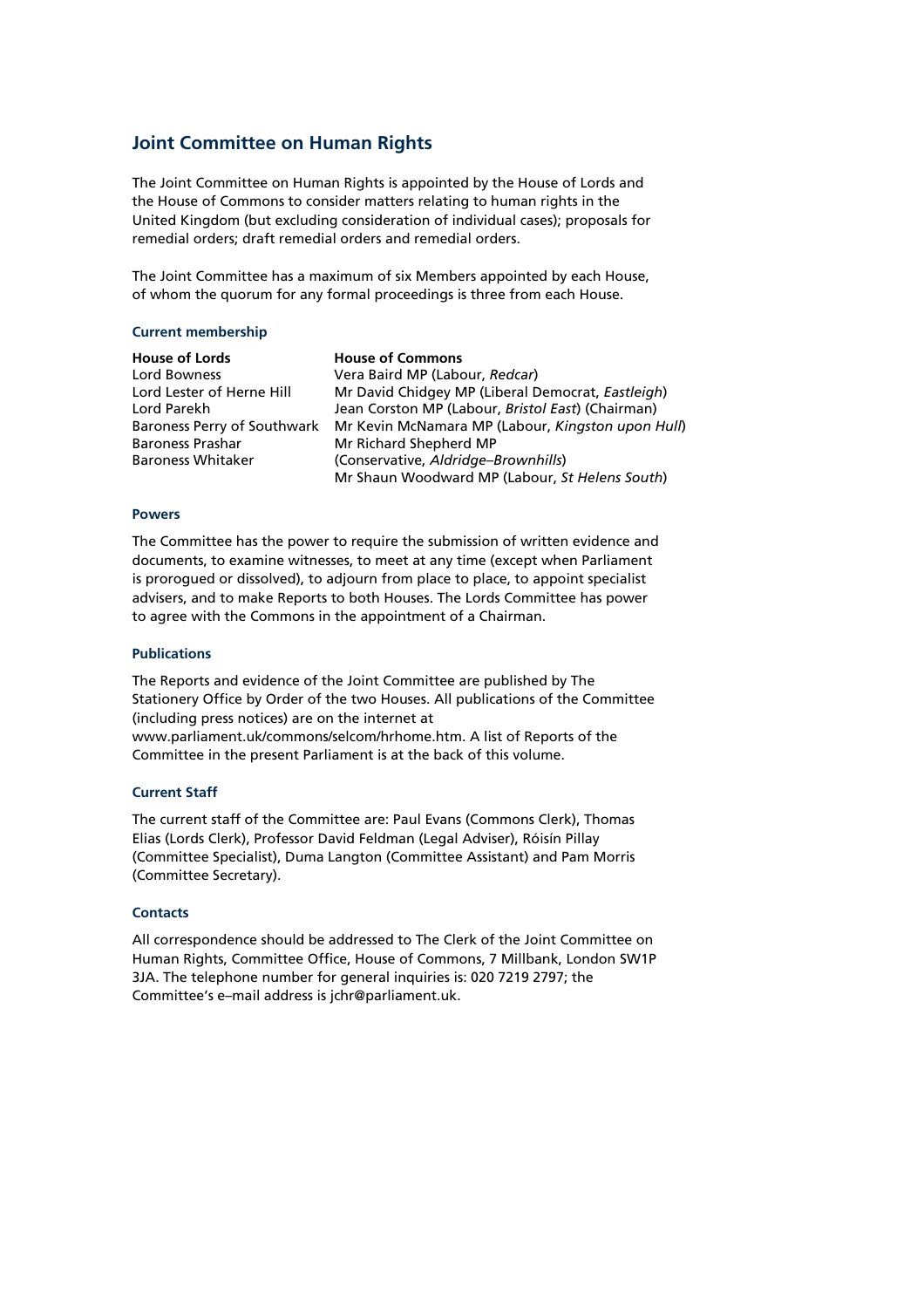# **Contents**

| <b>Report</b>                                                                                                          | Page           |
|------------------------------------------------------------------------------------------------------------------------|----------------|
| <b>Summary</b>                                                                                                         | 3              |
| <b>Government Bills</b>                                                                                                | 5              |
| <b>1 Anti-social Behaviour Bill</b>                                                                                    | 5              |
| <b>Private Members' Bills</b>                                                                                          | 8              |
| 2 Private Members' Bills not raising significant questions                                                             | 8              |
| <b>Draft Bills</b>                                                                                                     | 9              |
| <b>3 Draft Civil Contingencies Bill</b><br>Part 1: Local arrangements for civil protection<br>Part 2: Emergency powers | 9<br>9<br>9    |
| <b>4 Draft Mental Incapacity Bill</b><br>The provisions of the Draft Bill                                              | 17<br>17       |
| <b>Acts</b>                                                                                                            | 19             |
| <b>5 Licensing Act 2003</b>                                                                                            | 19             |
| 6 Appropriation (No. 2) Act 2003                                                                                       | 21             |
| <b>Appendices</b><br>Appendix 1: The Anti-social Behaviour Bill<br>Appendix 2: The Licensing Bill                      | 22<br>22<br>23 |
| <b>Formal minutes</b>                                                                                                  | 27             |
| Public Bills Reported on by the Committee (Session 2002-03)                                                            | 30             |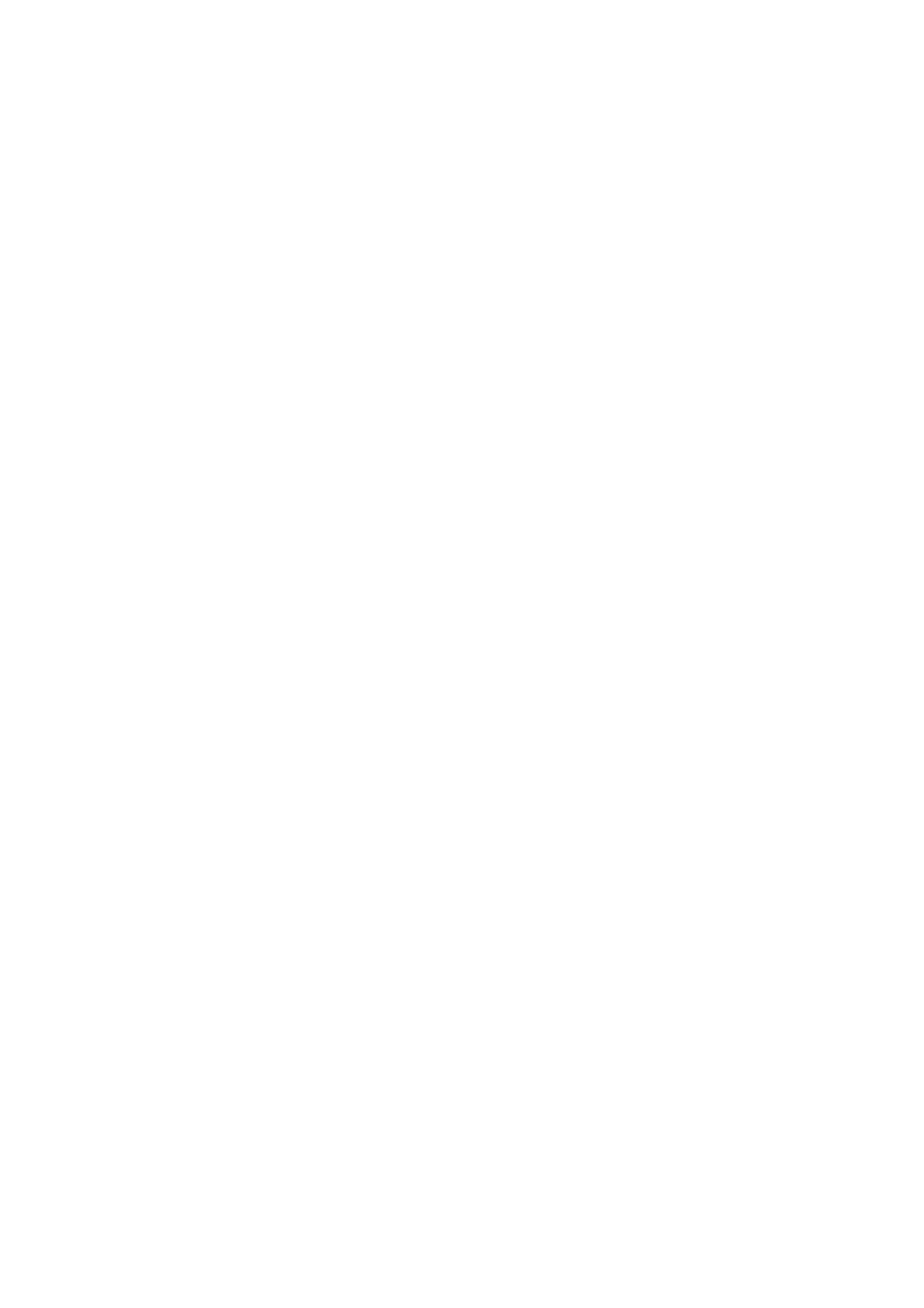# **Summary**

The Joint Committee on Human Rights examines every Bill presented to Parliament. With Government Bills its starting point is the statement made by the Minister under section 19 of the Human Rights Act 1998 in respect of its compliance with Convention rights as defined in that Act. However, we also have regard to the provisions of other international human rights instruments which bind the UK.

This Report, in our series of regular progress reports on our scrutiny of Bills, examines the human rights implications of a number of Bills. It gives further consideration to two Government Bills: the Licensing Bill (now the Licensing Act 2003), in the light of a letter received from the Department for Culture, Media and Sport responding to our comments in our Twelfth Report; and the Anti-social Behaviour Bill, in the light of amendments made on Report in the House of Commons.

We also note that the Consolidated Fund (Appropriation) Bill, the Food Colourings and Additives Bill, the Pensioner Trustees and Final Payments Bill, the Telecommunications Masts (Railways) Bill and the Road Safety Bill give rise to no significant risk of incompatibility with Convention rights.

The Report also examines the human rights implications of Draft Bills which have been published for consultation on civil contingencies and mental incapacity.

#### *In relation to the Anti-Social Behaviour Bill*

We conclude that the new Part 8 of the Anti-social Behaviour Bill could give rise to a risk of incompatibility with Convention rights in relation to clause 59 (power for senior police officers to impose conditions on 'public assemblies' consisting of two or more people) and clause 61 (power for police officers to direct trespassers to leave land in certain circumstances).

#### *In relation to the Draft Civil Contingencies Bill*

In our view, the provisions of Part 1 are likely to enable public authorities to act more effectively to protect the human rights of people in their areas in an emergency. We do not consider that they give rise to a significant threat of a violation of human rights.

In relation to Part 2, we strongly disapprove of any attempt to extend the range of instruments which have to be treated as primary legislation so as to make them exempt from the need to comply with Convention rights. It provides a way of allowing the executive to legislate, before seeking parliamentary approval, in ways which are known or believed to be incompatible with Convention rights, while denying victims of violations the right to obtain an effective remedy from a court or tribunal. In our view, regardless of the context, the effect of this legislative technique is objectionable on human rights grounds.

We conclude that the provisions of Part 2 of the Draft Bill would, if enacted, give rise to a significant risk that regulations could be made which would violate, or authorise a violation of, Convention rights, without any judicial remedy being available for a victim of the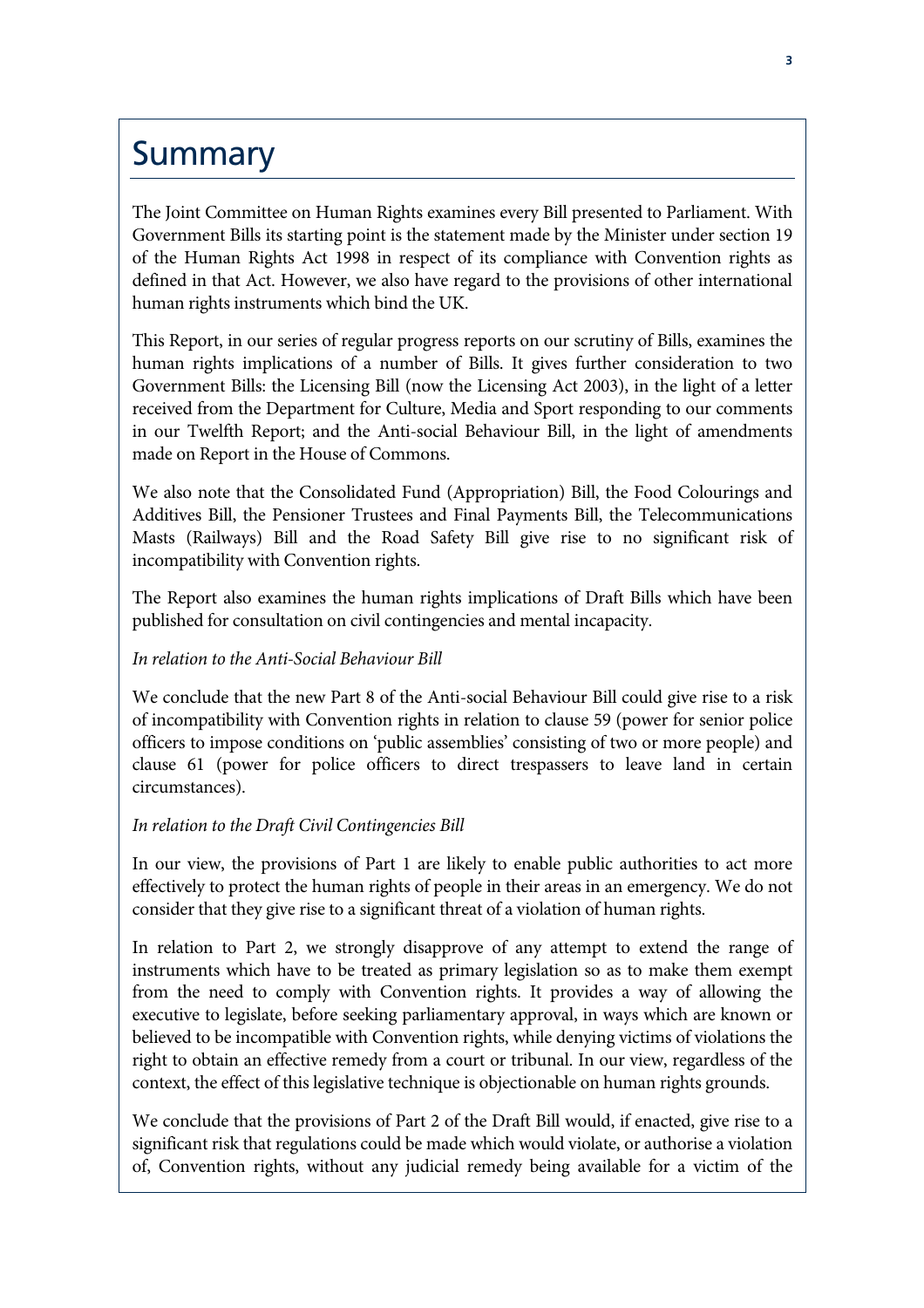violation. As the Bill makes no provision for any other effective remedy before a national authority, it would also be likely to lead to a violation of the right to an effective remedy before a national authority for any violation of a Convention right, under ECHR Article 13 (which does not form part of national law, but binds the United Kingdom in international law and is enforceable before the European Court of Human Rights).

#### *In relation to the Draft Mental Incapacity Bill*

We note that its provisions engage a wide range of rights, including the right to respect for private life, the right to property, and the right to be free of degrading treatment. In our view, however, the safeguards built into the Draft Bill are sufficient to ensure that there is no significant risk of the implementation of the Draft Bill leading to an incompatibility with any of them.

#### *In relation to the Licensing Act 2003*

We accept that places of public religious worship play an important part in the development and performance of secular as well as religious music and other artistic activities of considerable cultural value. It is arguable whether these considerations mark those places out sufficiently from other artistic and musical venues to justify, in an objective and rational way, the different treatment afforded to them in relation to entertainment licensing. However, the Human Rights Act 1998 preserves the power of Parliament to legislate as it sees fit. Parliament has now concluded its consideration of the Bill, which has received the Royal Assent.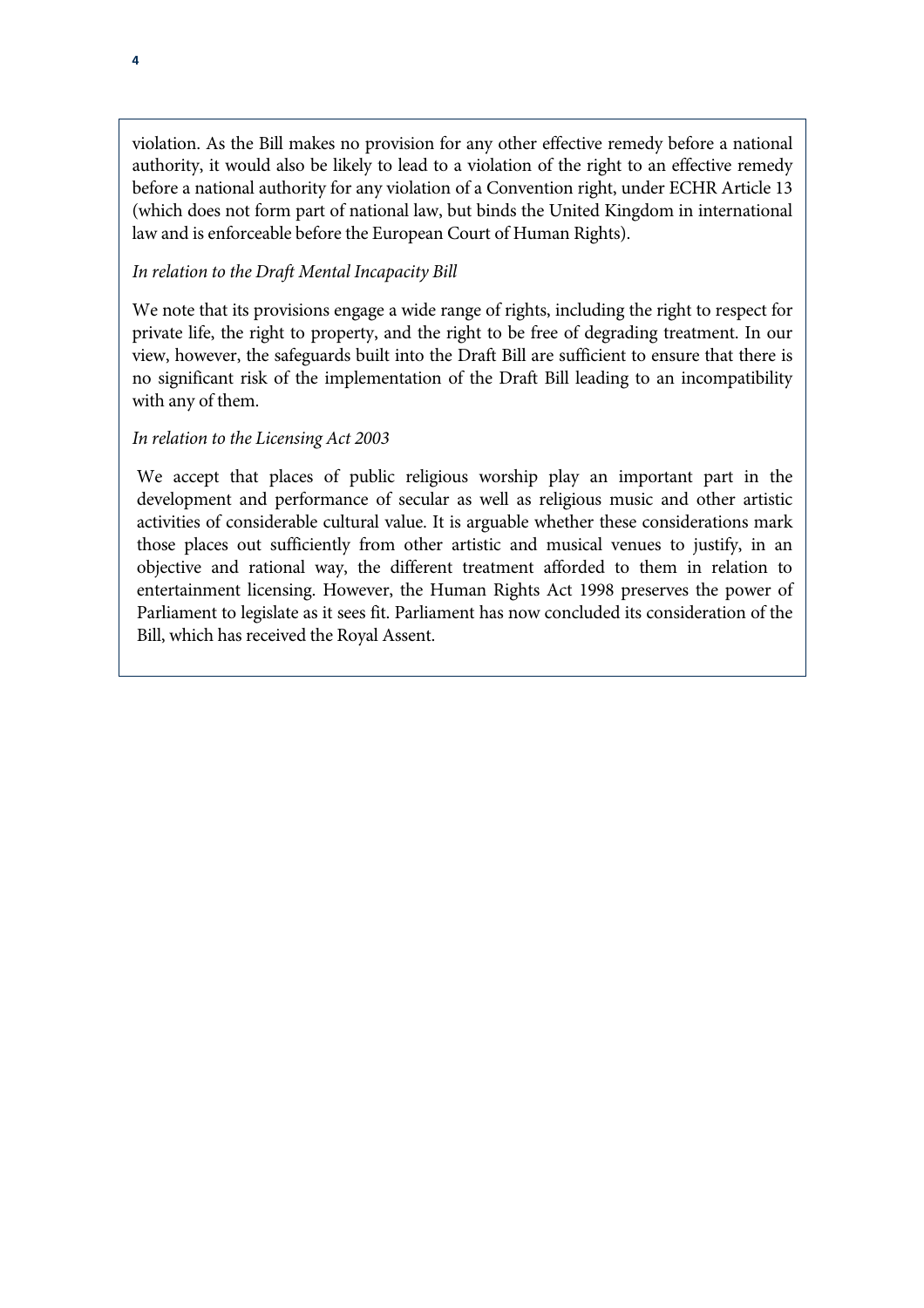# Government Bills

*Bills drawn to the special attention of each House* 

### 1 **Anti-social Behaviour Bill**

1.1 We reported on the Anti-social Behaviour Bill in our Thirteenth Report of this Session.<sup>1</sup> Since then, a new Part 8 of the Bill was introduced by way of Government amendment at the Report Stage in the House of Commons. The Home Secretary has written to our Chair explaining the new provisions. His letter is printed as an appendix to this Report.<sup>2</sup>

1.2 The provisions in new Part 8 of the Bill (clauses 59 to 65) would amend the Public Order Act 1986 and the Criminal Justice and Public Order Act 1994 in the following respects.

1.3 First, clause 59 would amend section 16 of the Public Order Act 1986 to make it possible for the police to impose conditions on "public assemblies" in certain circumstances if the assembly consists of only two people, instead of (as at present) 20 people. Such conditions would have to meet the requirements of ECHR Articles 10 (freedom of expression) and 11 (freedom of peaceful assembly) if they were to be lawful.

1.4 It is distinctly odd to speak of two people as a "public assembly". The purpose of the power to impose conditions on public assemblies under section 14 of the 1986 Act is to allow the police to prevent serious public disorder, serious damage to property, serious disruption to the life of the community, or intimidation of people going lawfully about their activities, caused by large groups of people. Part of this rationale would be lost if conditions could be imposed on only two people. We are concerned that the reduction in the minimum number of people on whom conditions could be imposed might well tend to undermine the claim that the conditions were being imposed for a legitimate purpose under ECHR Articles 10.2 (freedom of expression) and 11.2 (freedom of peaceful assembly), and would also tend to give rise to a significant risk that the powers would be used in a disproportionate way. This could lead to a violation of those Convention rights. We note that a number of important safeguards for rights would remain in place under section 14 of the 1986 Act. In particular:

a) conditions can be imposed only if a senior police officer reasonably believes that the the assembly may result in serious public disorder, serious damage to property, or serious disruption to the life of the community, or that the purpose of the persons organising it

HL Paper 120, HC 766.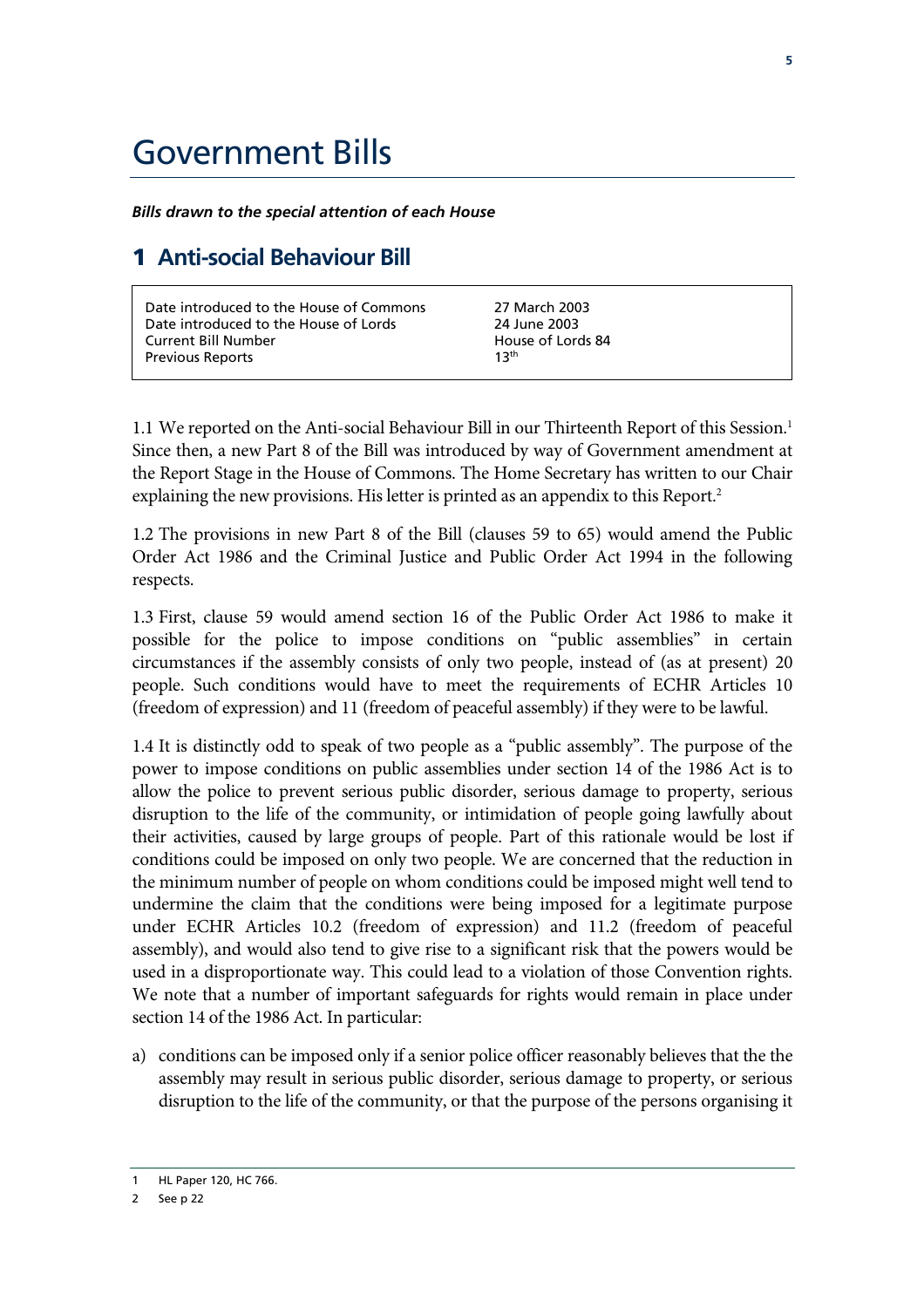is the intimidation of others with a view to compelling them not to do an act they have a right to do, or to do an act they have a right not to do;

- b) the officer is empowered to give directions to the organizers of or participants in the assembly only in relation to the place at which the assembly may take place, its maximum duration, or the maximum number of persons who may participate, so there is no power to ban an assembly;
- c) the directions may only be given so far as they appear to the senior officer to be necessary to prevent the disorder, damage, disruption or intimidation mentioned in (a) above; and
- d) any direction given in advance of an assembly by a chief officer of police in respect of intimidation must be given in writing.

1.5 These safeguards would help to ensure that the decision to give directions would be taken within the framework of considerations which are relevant to justifying an interference with a Convention right under ECHR Articles 10 and 11 on the facts of each individual case. Those considerations include the legitimacy of the purpose for which the directions can be imposed, the necessity for them, the need to ensure that the directions do not take away the very essence of the right, and the ability of those affected to assert their rights in legal proceedings. Nevertheless, we are concerned about the potentially chilling effect on the freedom of association and expression of small gatherings of private individuals if the power to impose conditions were to apply to groups of two or more people, who are inherently far less likely than groups of 20 or more to cause serious public disorder and so on.

**1.6 We recommend that the Government should clarify the mischief at which this extension of the power to impose conditions is aimed, and should explain why existing powers (such as those at common law to combat breaches of the peace, and statutory provisions such as those under the Public Order Act 1986, the Criminal Justice and Public Order Act 1994, and the Protection from Harassment Act 1997) cannot adequately address the mischief.3 This would allow each House to assess the legitimacy of the aim of the amendment, the general necessity for allowing the police to exercise the powers over very small groups of people, and the proportionality of doing so.** 

At common law, a constable may take any reasonable steps if necessary to prevent a reasonably anticipated and imminent breach of the peace (which involves use or threat of force against a person, or damage to property in the presence of its owner), or to stop a breach of the peace which is in progress. Under the Public Order Act 1986, it is an offence knowingly to use threatening, abusive or insulting words or behaviour towards someone else, or to display a threatening, abusive or insulting sign or representation, where the words, etc., are intended or likely to cause the other person to fear immediate unlawful violence or to provoke such violence. There is a power of arrest for this offence. (See s. 4 of the Act.) It is also an offence, under s. 4A, to use threatening, abusive or insulting words or behaviour, or disorderly behaviour, with the intention of causing harassment, alarm or distress (with a power of arrest attached), and, under s. 5, to use such words or behaviour where it is likely to cause harassment, alarm or distress. The latter offence has been used against people conducting a protest against the building of a road. Where the words or conduct are used on land to which the people (currently 20, but reduced to 2 if the amendments contained in the Bill are enacted) concerned do not have a right of access, and the intention is to intimidate others so that they do not do something they have a right to do, or do something they are not required to do, it may constitute the offence of aggravated trespass under section 68 of the Criminal Justice and Public Order Act 1994. Such behaviour may also constitute the offence of watching and besetting contrary to the Conspiracy and Protection of Property Act 1875, or one of the offences of harassment under the Protection from Harassment Act 1997, ss. 1, 2 and 4. In addition, a court may grant an injunction under the 1997 Act to restrain further harassment. Finally, protests on highways may amount to obstruction of the highway, for which a person may be arrested. It might seem that there is no shortage of powers and penal provisions to deal with the problem of harassment by small groups of people, and that the solution is to use the existing powers rather than to create new ones.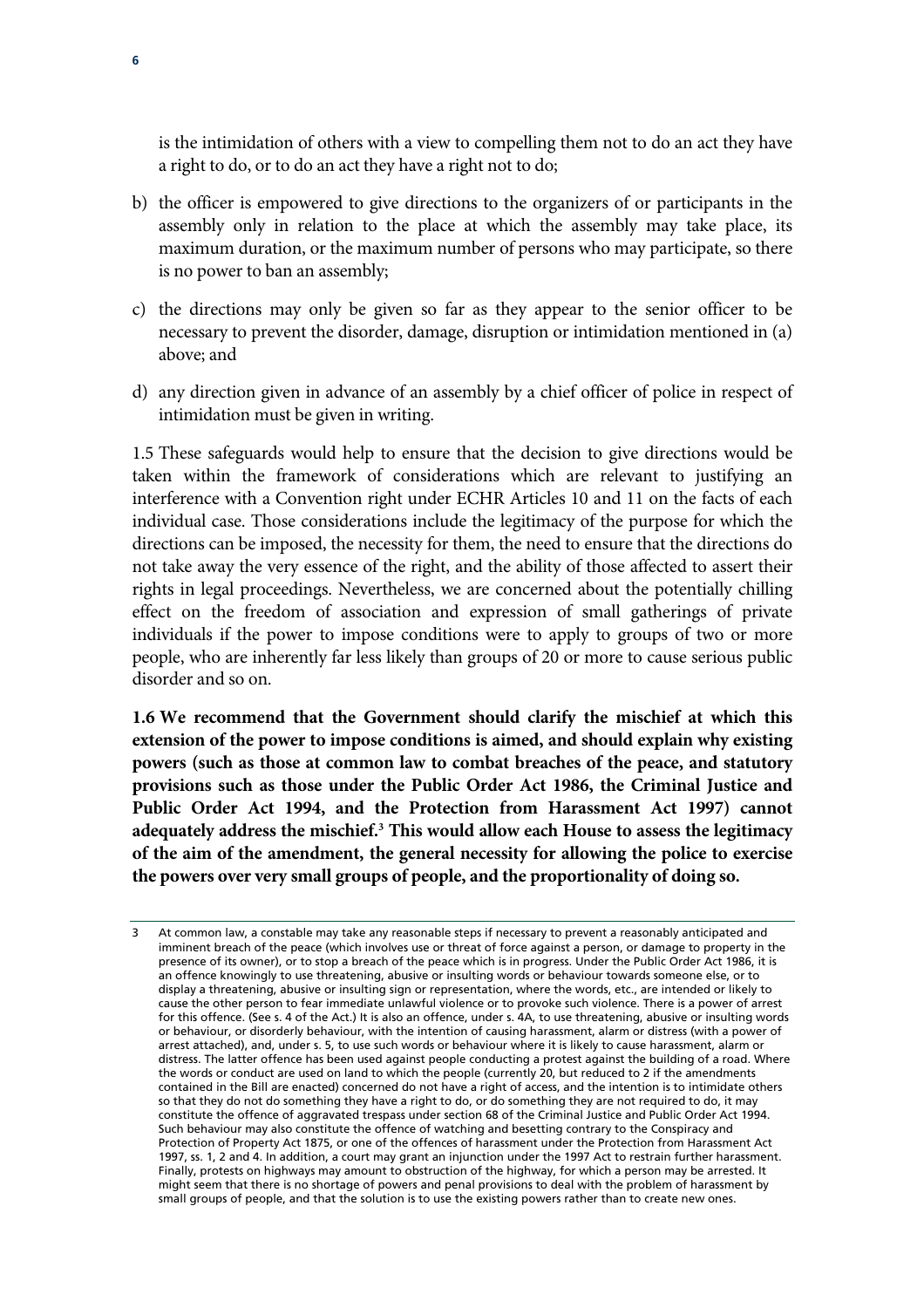1.7 Secondly, clause 60 would amend sections 68 and 69 of the 1994 Act so as to extend the reach of the offence of "aggravated trespass". This is an offence committed by people who trespass on land in the open air, and while trespassing do anything intended to intimidate people who are engaging or about to engage in a lawful activity on the land so as to deter them from engaging in that activity. It is also an offence for the trespassers to do anything intended to obstruct or disrupt such an activity. The offence was originally aimed at hunt saboteurs. It has clearly been found to have an application to other circumstances. As a result, clause 60 of the Bill would make it an offence to do any of those things while trespassing whether or not the trespassing takes place in the open air. Such provisions engage the right to freedom of expression under ECHR Article 10, but are likely to be justified as a proportionate response to the pressing social need to prevent harassment of people going about their lawful activities, protecting their rights under Article 10.2.

1.8 Thirdly, clause 61 would insert a new section 62A in the 1994 Act. This would allow the senior police officer present to direct a trespasser who is on land with at least one other person and a vehicle or vehicles, to leave the land, removing any vehicle or other property of theirs, if (a) the trespassers have the common purpose of residing there for any period, (b) where the people have a caravan with them, it appears to the officer that the there is a council-run caravan site in the area to which the people could move, and (c) the occupier has asked the police to remove the trespassers from the land. It would be an offence to refuse to comply with a direction given by the officer.<sup>4</sup> This engages the right to respect for private life and the home under ECHR Article 8.1. The right of the occupier of the land to peaceful enjoyment of his or her possessions, under Article 1 of Protocol No. 1 to the ECHR (hereafter 'P1/1'), is also engaged, together with the rights of adjacent occupiers to respect for their private lives and homes and enjoyment of possessions. Balancing these rights is difficult.<sup>5</sup> Factors which might influence a decision as to whether these powers are being exercised compatibly would include whether the police officer has reasonable grounds for his or her belief that there is a council-provided site nearby to which the person could move.

**1.9 We conclude that the provisions of the new Part 8 of the Anti-social Behaviour Bill could give rise to a significant risk of incompatibility with Convention rights.** 

<sup>4</sup> New section 62B of the 1994 Act as added by clause 62 of the Bill.

<sup>5</sup> On the complex balance between these rights when local authorities are deciding whether to enforce planning controls on travellers, see Wrexham County Borough Council v. Berry, South Bucks District Council v. Porter, Chichester District Council v. Searle [2003] UKHL 26, affirming the decision of the CA [2002] 1 WLR 1359.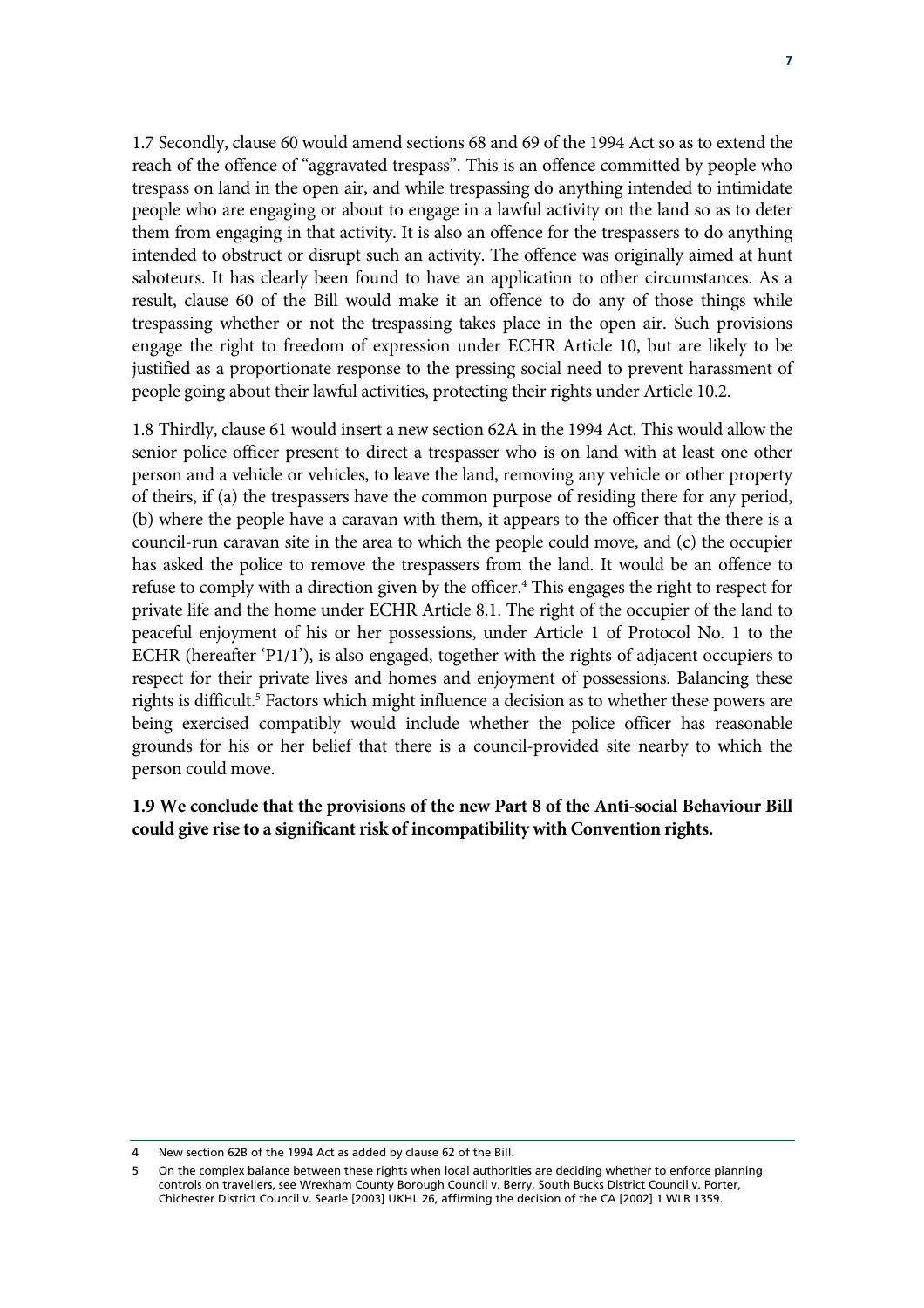# Private Members' Bills

### 2 **Private Members' Bills not raising significant questions**

2.1 We have considered the following Bills, which, as private Members' Bills, do not carry a statement under section 19 of the Human Rights Act 1998:

- Food Colourings and Additives Bill6
- Pensioner Trustees and Final Payments Bill7
- Telecommunications Masts (Railways) Bill8
- Road Safety Bill<sup>9</sup>

In our view, none of these Bills gives rise to any significant risk of incompatibility with human rights.

<sup>6</sup> House of Commons Bill 54, Mr Charles Hendry MP.

<sup>7</sup> House of Commons Bill 77, Mr Jim Cunningham MP.

<sup>8</sup> House of Commons Bill 107, Mrs Patsy Calton MP.

<sup>9</sup> House of Commons Bill 132, Mr Mark Lazarowicz MP.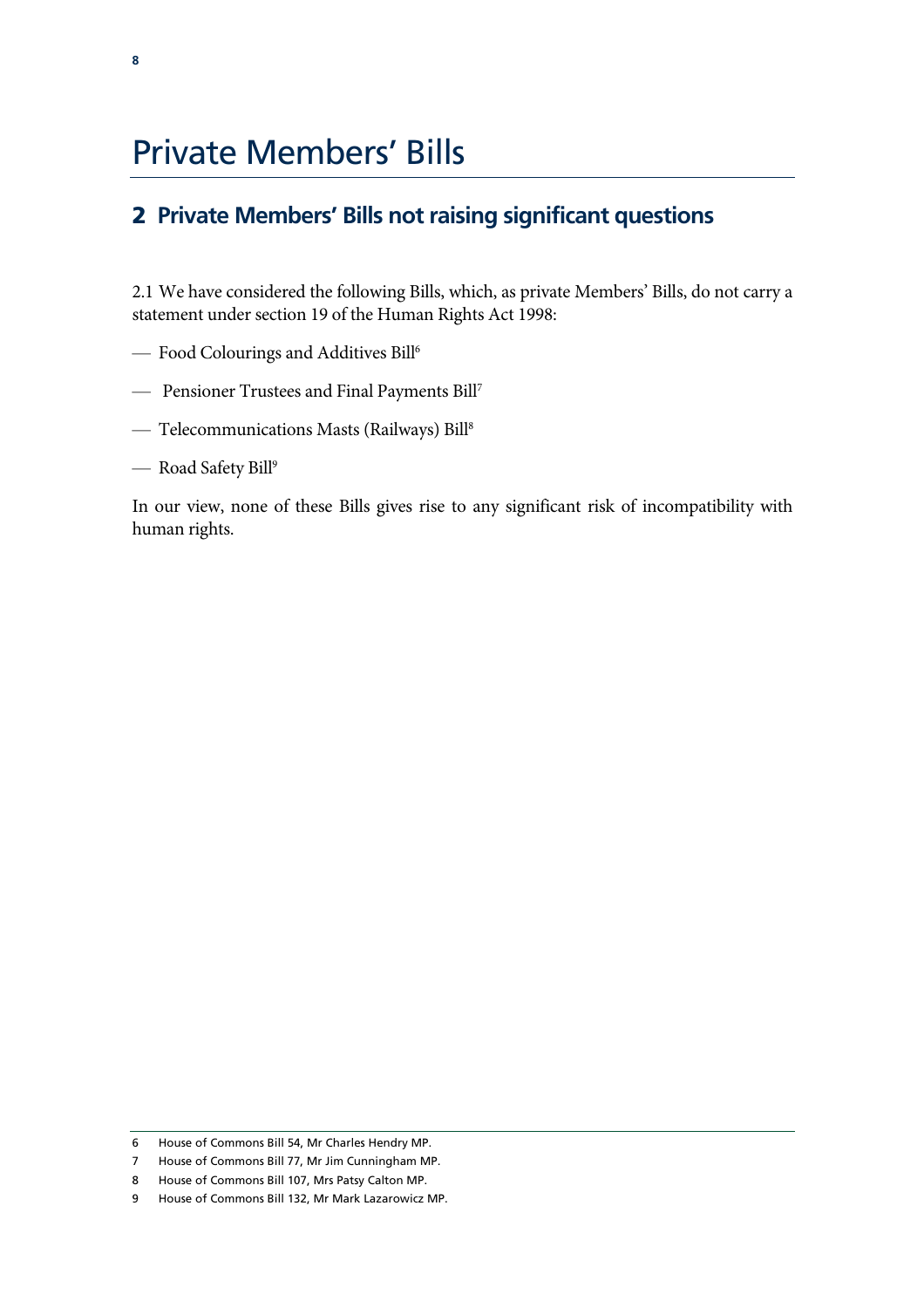### 3 **Draft Civil Contingencies Bill**

| Date Presented          | 19 June 2003    |
|-------------------------|-----------------|
| Reference Number        | Cm 5843         |
| Department              | Cabinet Office  |
| Date Consultation ends  | 31 October 2003 |
| <b>Previous Reports</b> | None            |

3.1 This Draft Bill was published in June 2003 with explanatory notes, regulatory impact assessments, and a consultation document.<sup>10</sup> It is the subject of pre-legislative scrutiny by a Joint Committee of both Houses. Here, we simply draw attention to the human rights issues which seem to us to arise.

3.2 The Draft Bill is in three Parts. Of these, only Parts 1 and 2 contain provisions of substantive significance.

### *Part 1: Local arrangements for civil protection*

3.3 Part 1 (clauses 1 to 16) would apply only in England and Wales. It would impose obligations, or authorise a Minister to impose obligations, on local bodies to prepare plans for dealing with a wide range of civil emergencies (defined in clause 1). There would also be obligations to give advice to businesses, and to take preventative and remedial measures in relation to emergencies, exchanging information between agencies for this purpose.

**3.4 In our view, the provisions of Part 1 are likely to enable public authorities to act more effectively to protect the human rights of people in their areas in an emergency. We do not consider that they give rise to a significant threat of a violation of human rights.** 

#### *Part 2: Emergency powers*

3.5 Part 2 of the Bill (clauses 17 to 30) would apply to the whole of the United Kingdom. It would confer extensive powers to respond to emergencies.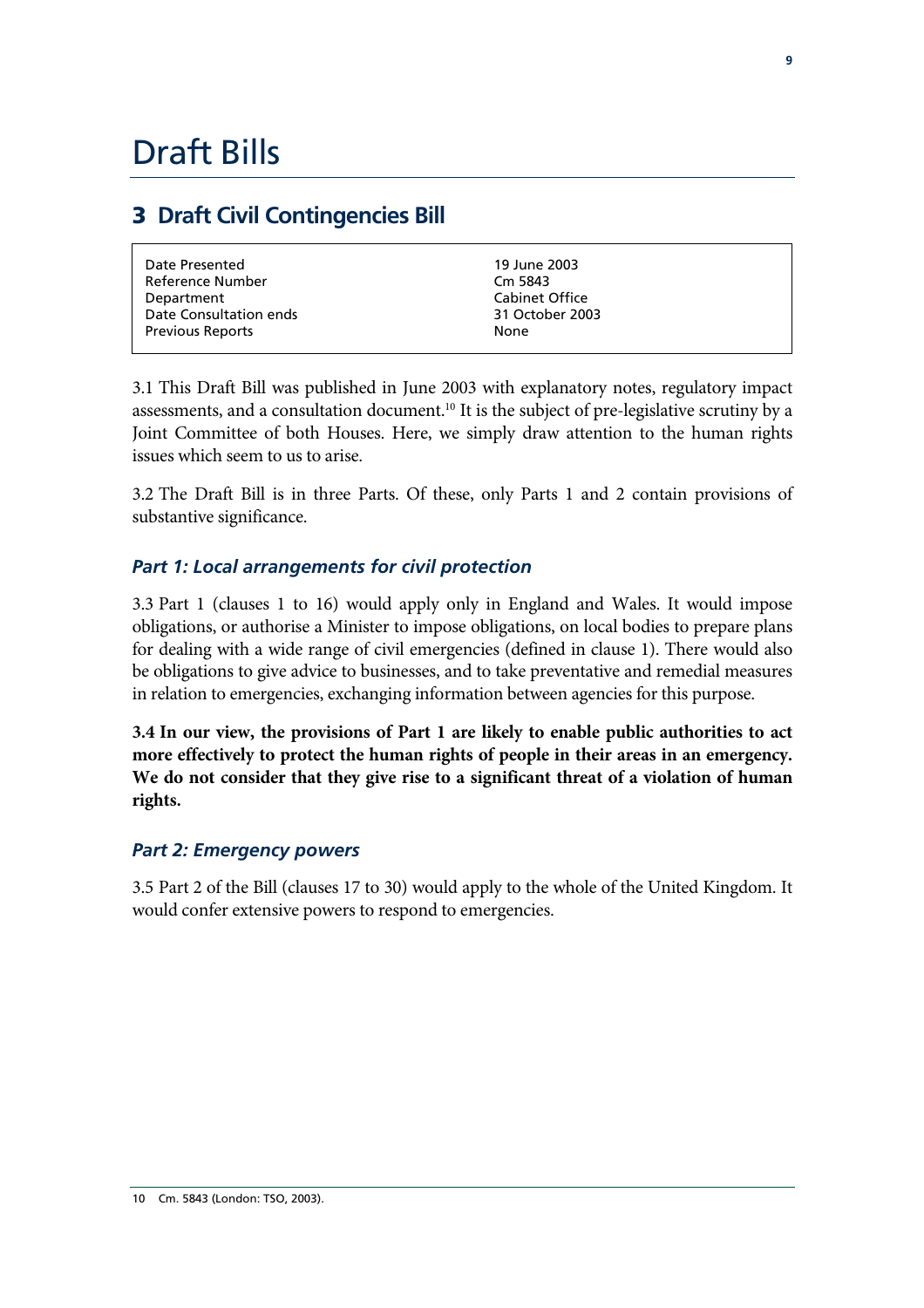#### *The meaning of 'emergency'*

3.6 For the purpose of Part 2, an emergency is defined as—

- … an event or situation which presents a serious threat to—
- (a) the welfare of all or part of the population of the United Kingdom or of a Part or region,
- (b) the environment of the United Kingdom or of a Part or region,

(c) the political, administrative or economic stability of the United Kingdom or of a Part or region, or

(d) the security of the United Kingdom or of a Part or region.<sup>11</sup>

3.7 The Bill offers a partial definition of the nature of these threats. Each of the four threats listed above is separately defined. An event or situation presents a threat to welfare—

- … if, in particular, it involves, causes or may cause—
- (a) loss or human life,
- (b) human illness or injury,
- (c) homelessness,
- (d) damage to property,
- (e) disruption of a supply of food, water, energy, fuel or other essential commodity,
- (f) disruption of an electronic or other system of communication,
- (g) disruption of facilities for transport, or
- (h) disruption of medical, educational or other essential services.<sup>12</sup>
- 3.8 An event or situation would present a threat to the environment—
	- … if, in particular, it involves, causes or may cause—
	- (a) contamination of land, water or air with—
		- (i) harmful biological, chemical or radio-active matter, or
		- (ii) fuel oils,
	- (b) flooding, or
	- (c) disruption or destruction of plant life or animal life.13

<sup>11</sup> Cl. 17(1).

<sup>12</sup> Cl. 17(2).

<sup>13</sup> Cl. 17(3).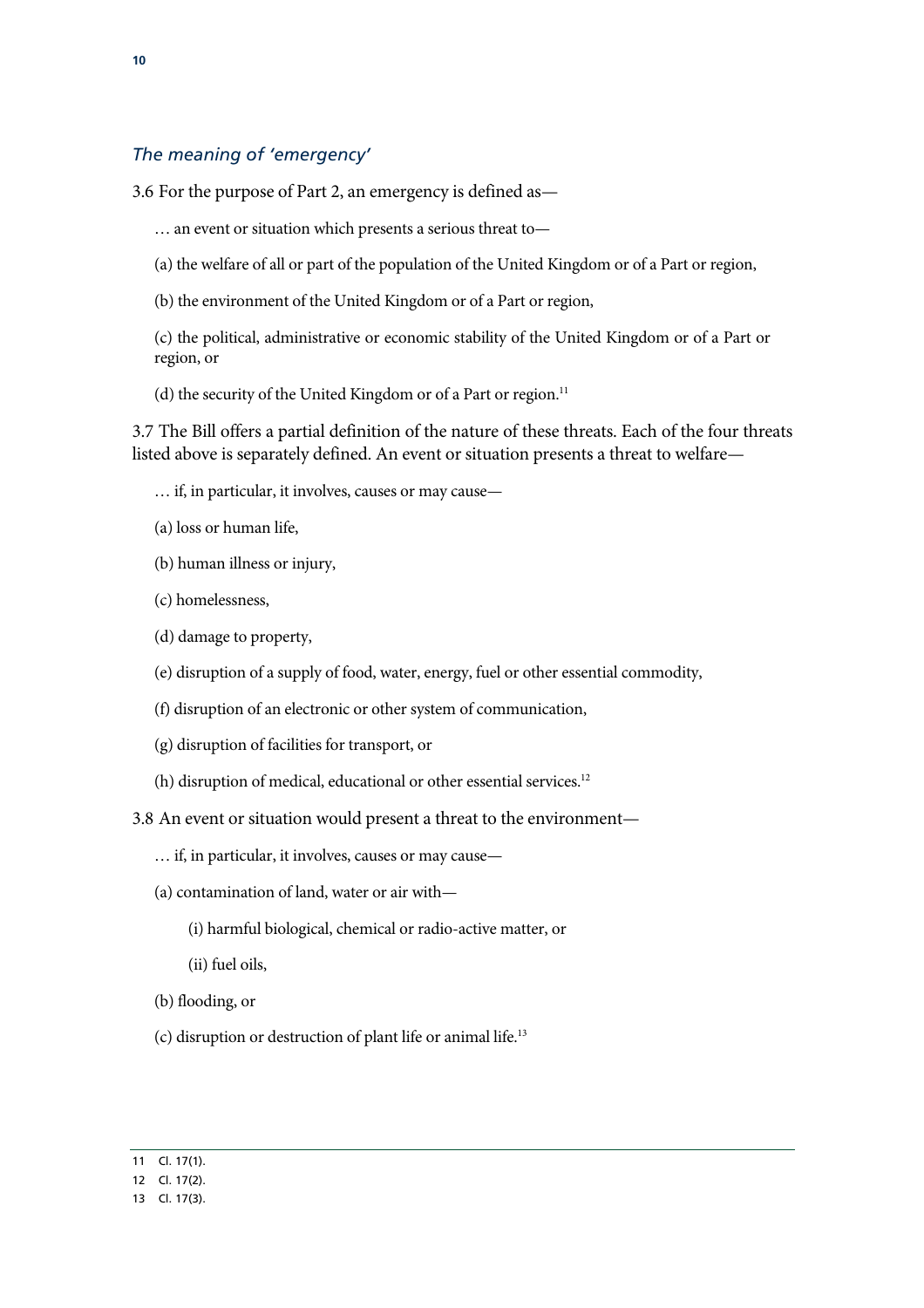3.9 An event or situation would present a threat to political, administrative or economic stability:

- … if, in particular, it causes or may cause disruption of—
- (a) the activities of Her Majesty's Government,
- (b) the performance of public functions, $14$  or
- (c) the activities or banks or other financial institutions.15

3.10 An event or situation may be a particular threat to security if it amounts to war or armed conflict, or terrorism within the very broad meaning given to that term by section 1 of the Terrorism Act 2000.16

3.11 It follows that a vast range of events or situations may give rise to a threat within the meaning of Part 2 of the draft Bill. To fall within Part 2, a threat would need to be "serious". If that test is satisfied, the powers could be deployed in response to strikes or works to rule (particularly in medical, educational or other essential services), political protests, computer hacking, a campaign against banking practices, interference with the statutory functions of any person or body, an outbreak of communicable disease, or protests against genetically modified crops, among many other events.

#### *Official declaration of the emergency*

3.12 Clauses 20 and 21 of the Draft Bill confer power to make regulations to deal with the emergency. First, however, there must be a formal declaration of the emergency. It would be possible to do this in either of two ways.

3.13 The normal method, under clause 18, would be for Her Majesty, by proclamation, to declare herself satisfied that an emergency has occurred, is occurring or is about to occur, and that it is necessary to make regulations under clause 21 for the purpose of preventing, controlling or mitigating an aspect or effect of the emergency. The proclamation would have to state the nature of the emergency and the Parts or regions of the United Kingdom in which the regulations may have effect.

3.14 If the Secretary of State is satisfied that it would not be possible to arrange for a proclamation without serious delay, clause 19 provides that he or she may by order make a declaration of equivalent effect to a proclamation under clause 18.

3.15 The Bill contains no requirement for Her Majesty or the Secretary of State to have reasonable grounds for the conclusion.

3.16 A proclamation or declaration would lapse at the end of 30 days beginning with the date on which it is made, but it could be renewed by a further proclamation or declaration.<sup>17</sup>

<sup>14 &</sup>quot;Public functions" are defined in clause 17(6).

<sup>15</sup> Cl. 17(4).

<sup>16</sup> Cl. 17(5).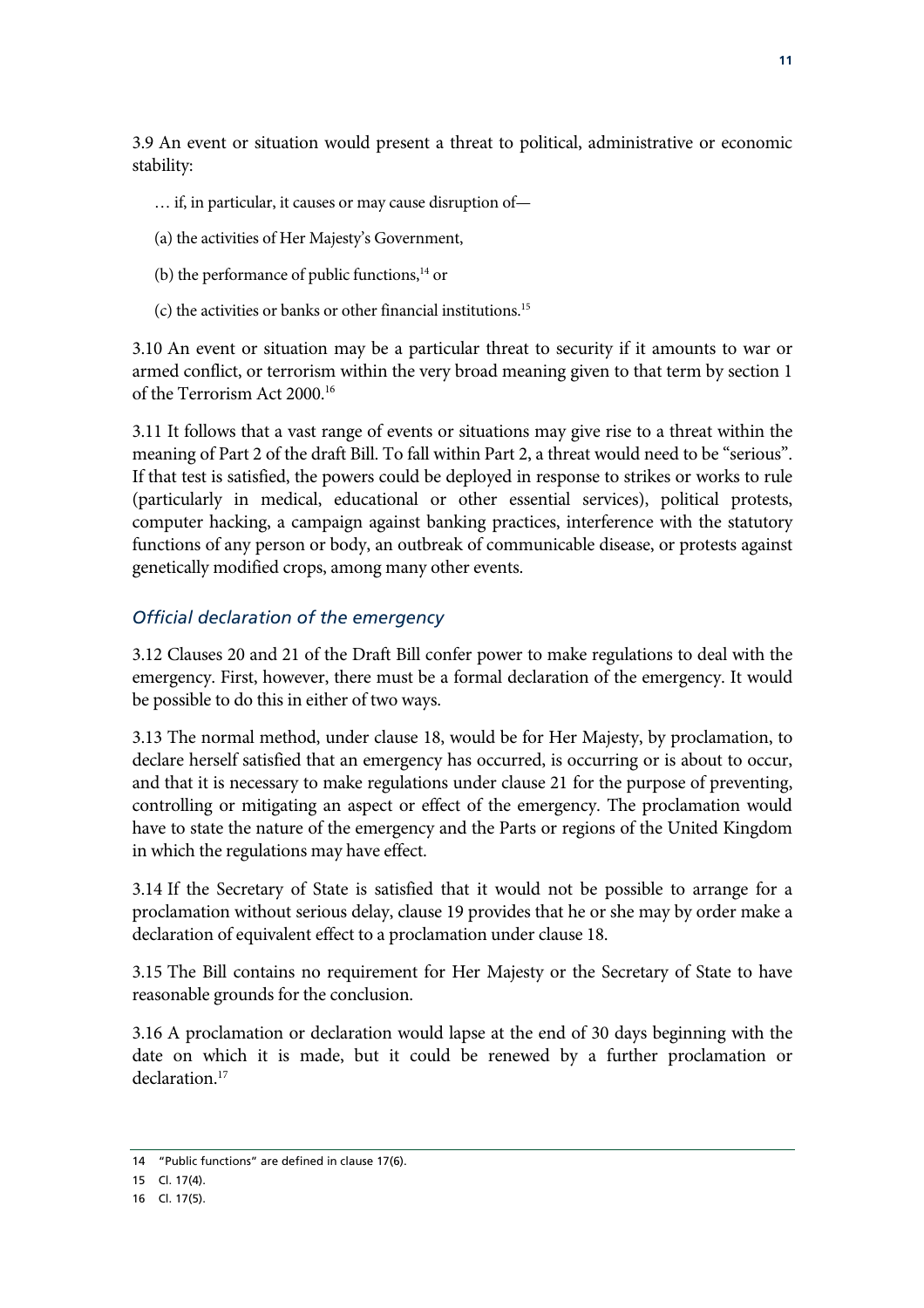3.17 The Speaker of the House of Commons and the Lord Chancellor (or, presumably, whoever in due course takes responsibility for acting as Speaker of the House of Lords) would have to be notified of any proclamation or declaration as soon as reasonably practicable, and if Parliament stands prorogued at the time it would have to be summoned to meet.18 However, Parliament would have no control over the decision to make a proclamation or declaration under clause 18 or clause 19.

#### *The power to make regulations*

3.18 Following a proclamation or declaration, clause 20 provides for regulations to be made by Order in Council or, if the Secretary of State is satisfied that it would not be possible to arrange for an Order in Council without serious delay, by the Secretary of State. In either case, the regulations are to be made by statutory instrument.<sup>19</sup> It would therefore be necessary to lay them before each House of Parliament in accordance with the requirements of the Statutory Instruments Act 1946 and clause 24(6) of the Draft Bill. There would be no requirement for them to be laid before the two Houses before they come into force, but the regulations would lapse if not approved by resolution of each House within seven days of the date of laying.<sup>20</sup>

3.19 Under clause 21(1), the regulations would be able make any provision which the person making them thinks necessary for the purpose of preventing, controlling or mitigating a serious aspect or serious effect of the emergency specified in the proclamation or declaration.<sup>21</sup> Subject to that limitation, the regulations would be able to do anything that could be done by Act of Parliament or under the Royal Prerogative, $22$  except:

- a) require a person, or enable a person to be required, to provide military or industrial service;
- b) prohibit, or enable the prohibition of, a strike or other industrial action;
- c) create any criminal offence other than one of failing to comply with the regulations, or with a direction or order given or made under the regulations, or obstructing a person in the performance of a function under or by virtue of the regulations;
- d) create an offence punishable with imprisonment for more than three months, or a fine exceeding the statutory maximum or level 5 on the standard scale, or without trial before a magistrates' court, the Crown Court, the district court or the sheriff;
- e) make provision which the person making the regulations believes is made by, or could be made by virtue of, a subsisting legislative provision, unless he or she also believes

-

<sup>17</sup> Cl. 23.

<sup>18</sup> Cl. 24.

<sup>19</sup> Cl. 27.

<sup>20</sup> Cl. 24(7).

<sup>21</sup> Cl. 21(1) refers only to a proclamation under clause 18, but would presumably be extended to cover a declaration under clause 19 as well.

<sup>22</sup> Cl. 21(3). The statutory power to take action which could otherwise be taken under the Royal Prerogative would appear to mean that the Royal Prerogative would be superseded by the statutory powers for the period during which the proclamation or declaration is in force.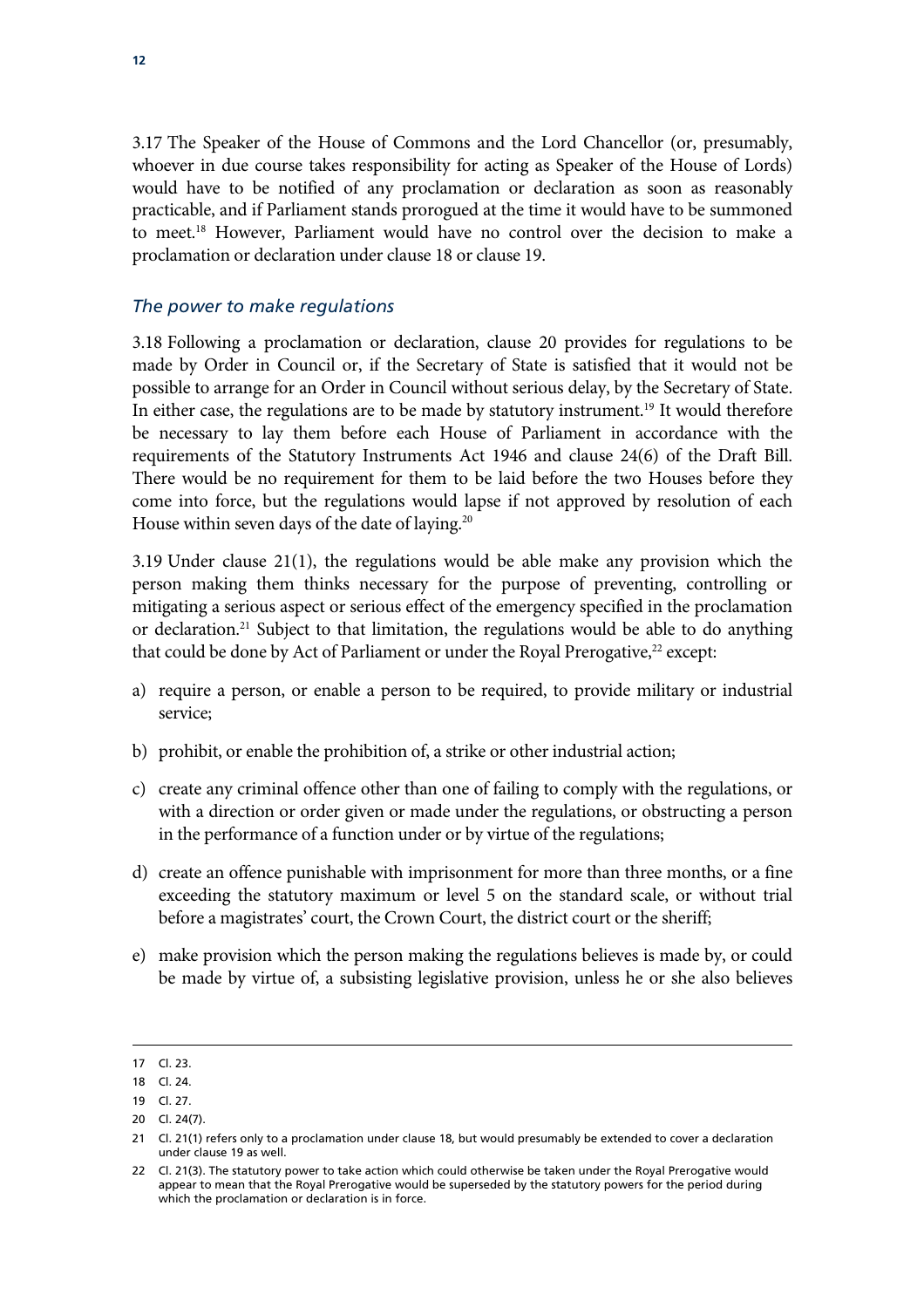that the use of that subsisting provision would be insufficient to achieve the purpose or would occasion a serious delay; or

f) make provision in relation to anything in, or done in, a Part or region of the United Kingdom not specified in the proclamation or declaration of the emergency.<sup>23</sup>

#### *Human rights implications*

3.20 The Government tentatively proposes that an instrument containing regulations made under clause 21 would "be treated as if it were an Act of Parliament" for the purposes of the Human Rights Act 1998.<sup>24</sup> In the Consultation Document published alongside the Draft Bill, the Government recognises that this would be a departure from normal practice in the protection of human rights against incompatible statutory instruments. As a result, the Government "believes that the case for its inclusion in the final Bill is by no means certain".25 We offer the following comments by way of a contribution to the consultation process.

3.21 The effect of treating an instrument containing regulations as an Act of Parliament for the purposes of the Human Rights Act 1998 would be to make such an instrument primary legislation for those purposes. It is generally impossible for a court or tribunal in the United Kingdom to hold primary legislation to be invalid, or anything done in reliance on it to be unlawful, by reason only of an incompatibility with any of the Convention rights which became part of national law by virtue of the Human Rights Act.<sup>26</sup>

3.22 In theory, it would be possible for a court to hold a provision in such an instrument to be invalid if it breaches general principles of administrative law, being outside the scope of the delegated legislative power, or irrational, or made without complying with procedural preconditions. In judicial review proceedings, it would be possible for a court strike down regulations on the first of those grounds if they purported to create a criminal offence of a type excluded from the scope of clause 21. Alternatively, a regulation made under clauses 20 and 21 might be struck down on the last of those grounds if, for example, they had been made without a proclamation or declaration of an emergency having been made under clauses 18 and 19 covering the area of the United Kingdom to which they relate. However, the scope of the power to make regulations is so wide as to make it virtually impossible for any regulation to fall outside the scope of the delegated legislative power, and there is little likelihood of a court holding irrational a regulation made by a Minister in response to a properly declared emergency.

3.23 The limits placed by the Draft Bill on the effectiveness of judicial review as a control over unlawful or arbitrary law-making or executive action are matters of general constitutional significance. Our concern relates specifically to the impact on human rights. We recognise that exceptional measures may be called for in an emergency. Nevertheless, we have to ask whether there would be adequate protection for human rights, and particularly Convention rights under the ECHR and the Human Rights Act 1998, in the

<sup>23</sup> Cl. 21(4).

<sup>24</sup> Cl. 25.

<sup>25</sup> Consultation Document, ch. 5, para. 36, p. 30.

<sup>26</sup> Human Rights Act 1998, ss. 3(2)(b) and 6(2)(b).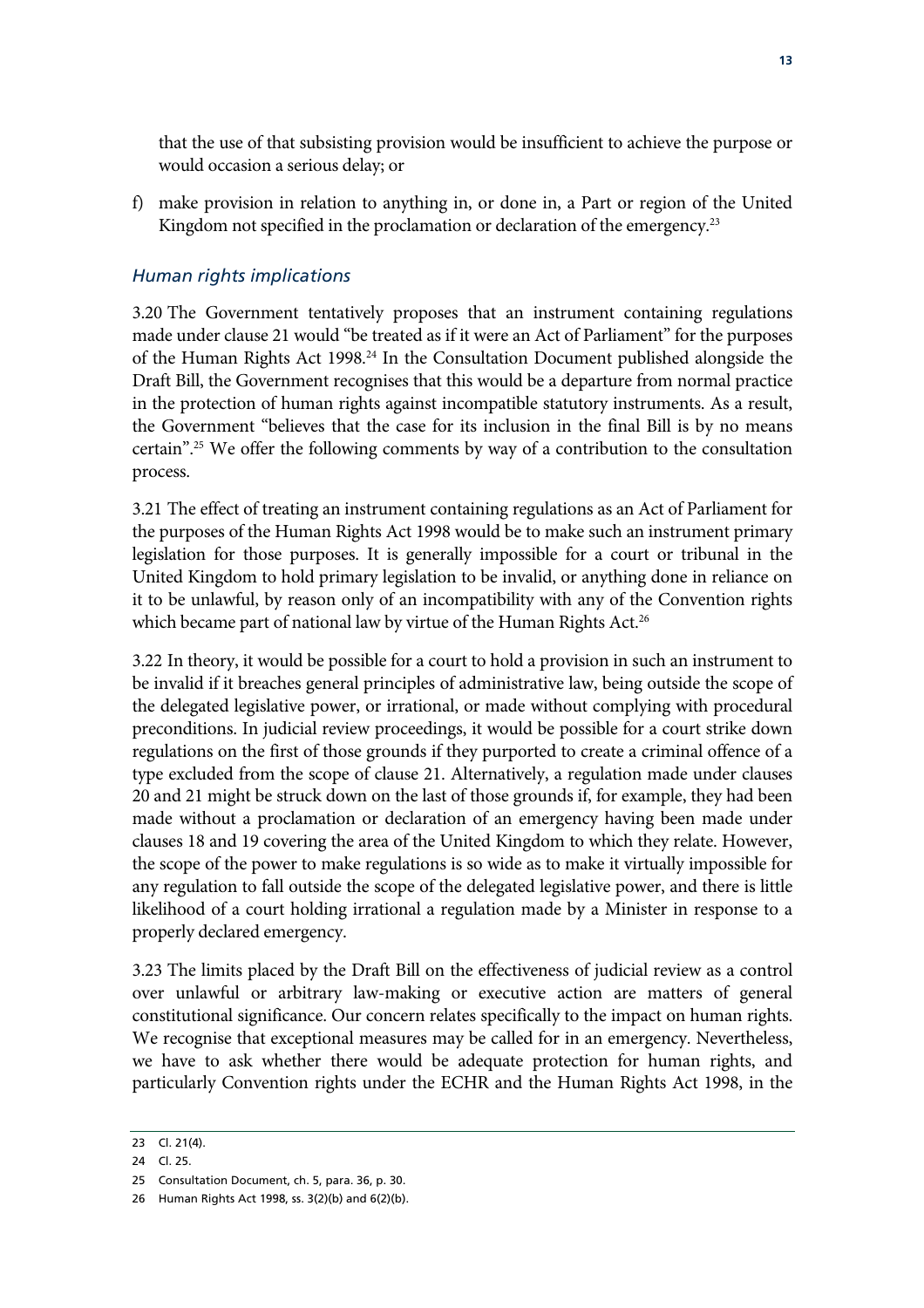face of regulations which would be valid and effective notwithstanding any incompatibility with a Convention right, and immune to judicial review on the ground of such an incompatibility.

3.24 We know of no precedent in any Act passed since the Human Rights Act 1998 was passed for a provision deeming subordinate legislation to be an Act of Parliament for the purposes of the Human Rights Act. Section 21 of the 1998 Act deemed certain pieces of subordinate legislation, including commencement orders and any provision which amends primary legislation, to be primary legislation. Legislation made since then has fallen to be classified as primary or subordinate in accordance with the terms of section 21. It is clear that clauses 20 and 21 of the Bill would permit subordinate legislation to have the effect of primary legislation for the purposes of the Human Rights Act even the application of section 21 of the Act would lead to its being regarded as subordinate.

3.25 We also note that the Defence Committee of the House of Commons recently reported on the draft Bill. In that report the committee concluded, in respect of the clause 25, that—

… this new provision should not be included in the bill unless the Government can demonstrate a clear and compelling need for the additional powers which it provides.<sup>27</sup>

We agree.

**3.26 We strongly disapprove of any attempt to extend the range of instruments which have to be treated as primary legislation so as to make them exempt from the need to comply with Convention rights. It provides a way of allowing the executive to legislate, before seeking parliamentary approval, in ways which are known or believed to be incompatible with Convention rights, while denying victims of violations the right to obtain an effective remedy from a court or tribunal. In our view, regardless of the context, the effect of this legislative technique is objectionable on human rights grounds.** 

3.27 Moving from that general point to more particular considerations, we have to consider what practical effect the provision would have on the protection available for particular rights. Essentially the available protection is of three kinds.

3.28 First, it would remain possible for a victim of a violation of a Convention right, who had been unable to obtain a remedy before a court or tribunal in the United Kingdom, to apply to the European Court of Human Rights for a remedy. This would be likely to be a long drawn out process, as the victim would first have to exhaust all national remedies and then wait his or her turn for the case to be heard in Strasbourg.

3.29 Secondly, a court which is unable to read and give effect to the regulations in a manner compatible with Convention rights would be able to make a declaration of incompatibility under section 4 of the Human Rights Act 1998. This would not affect the validity or effectiveness of the regulations. As a remedy, therefore, it is of little value to the victim of a violation.

<sup>27</sup> Seventh Report from the Defence Committee, Session 2002—03, *Draft Civil Contingencies Bill*, HC 557, para 68.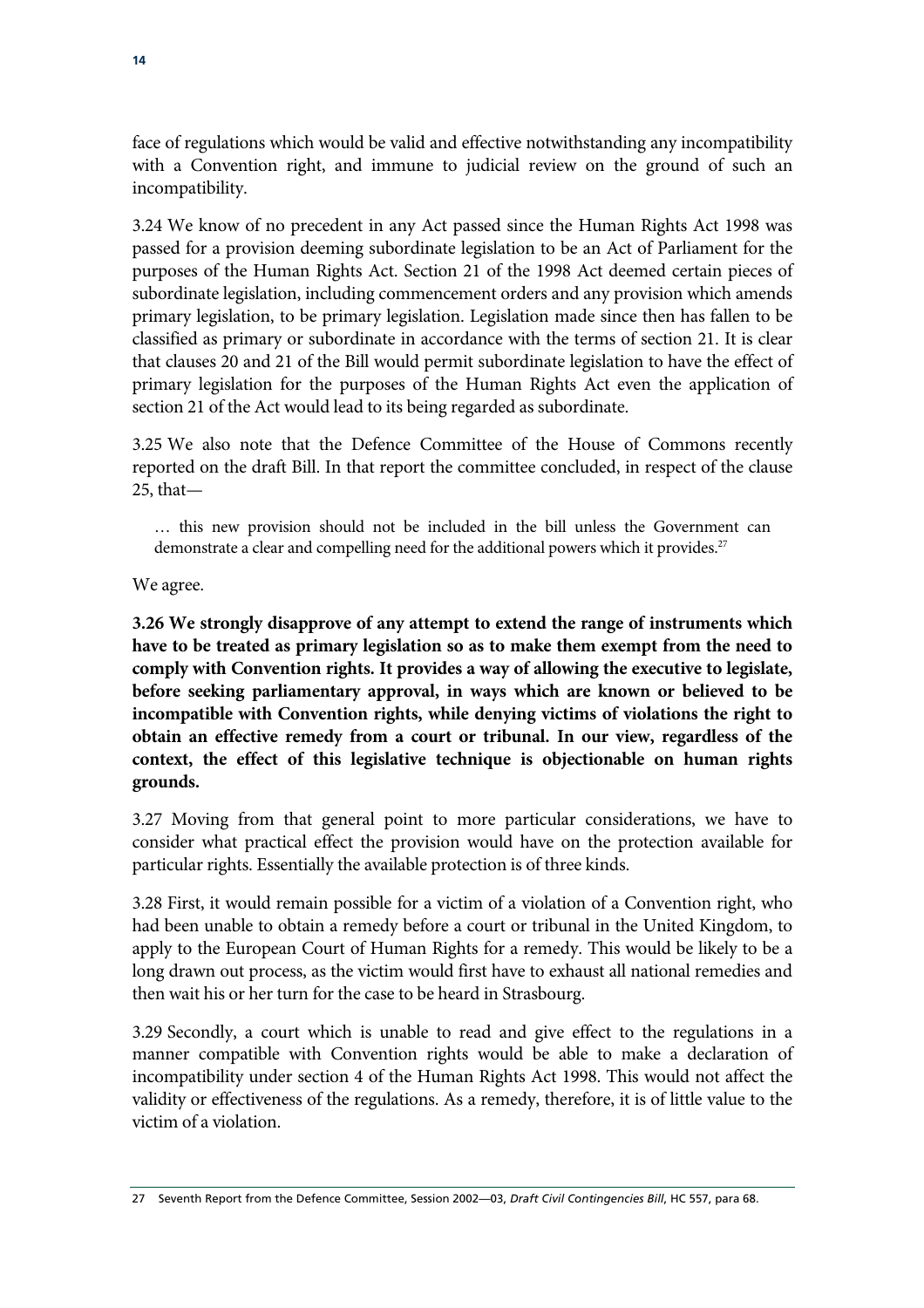3.30 Thirdly, clause 21(4) of the Draft Bill would prohibit the making of certain types of regulations. Of particular importance for Convention rights are the following.

- a) No regulation would be able to require a person, or enable a person to be required, to provide military or industrial service.<sup>28</sup> This would safeguard the right under ECHR Article 4 to be free of forced labour.
- b) No regulation would be able to prohibit, or to enable the prohibition of, a strike or other industrial action.29 This would safeguard the right to strike so far as it is an incident of the right to form and join a trade union for the protection of one's interests, under ECHR Article 11.
- c) No regulation would be able to establish a special court or tribunal to try offences.<sup>30</sup> This would safeguard the right to a fair and public hearing before an independent and impartial tribunal in the determination of criminal charges, under ECHR Article 6.1.

3.31 While these are worthwhile safeguards, they do not protect people against suffering interference with other Convention rights, without being able to obtain effective legal remedies. For example, there would be no legal protection in national courts or tribunals against an interference by the regulations with the right to life (ECHR Article 2), the right to be free of inhuman or degrading treatment (Article 3), the right to freedom from detention without trial (Article 5), the right to respect for private and family life and the home (Article 8), the right to freedom of expression (Article 10), freedom of peaceful assembly (Article 11, as to which the Draft Bill expressly contemplates interference in clause 21(3)(f)), or the right to the peaceful enjoyment of possessions (Article 1 of Protocol No. 1, in relation to which clause 21(3)(b) and (c) contemplate regulations authorising the requisition, confiscation or destruction of property, and the destruction of animal or plant life, with or without compensation).

3.32 Nothing in the Draft Bill, the Explanatory Notes attached to it, or the Consultation Document published alongside it, explains how compatibility of regulations with these rights would be reliably secured.<sup>31</sup> The Consultation Document asserts that the Draft Bill is compatible with the ECHR. It continues—

During serious emergencies, the balance between individual rights and the need for action to mitigate the emergency can be difficult to achieve. That is why a procedure already exists to allow the Government to derogate from the Convention, and to make immediate adjustments to the Human Rights Act to reflect the derogation, in the event of a serious emergency.<sup>32</sup>

3.33 We accept that it might be difficult to settle on the right balance between individual rights and the public interest when an emergency occurs. Nevertheless, even in an emergency we cannot approve of an approach to legislating (particularly granting delegated legislative powers) which would deprive people of important safeguards for their

<sup>28</sup> Cl. 21(4)(a).

<sup>29</sup> Cl. 21(4)(b).

<sup>30</sup> Cl. 21(4)(d)(iii).

<sup>31</sup> Consultation Document, ch. 5, para. 30, p. 30.

<sup>32</sup> ibid., para. 31, p. 30.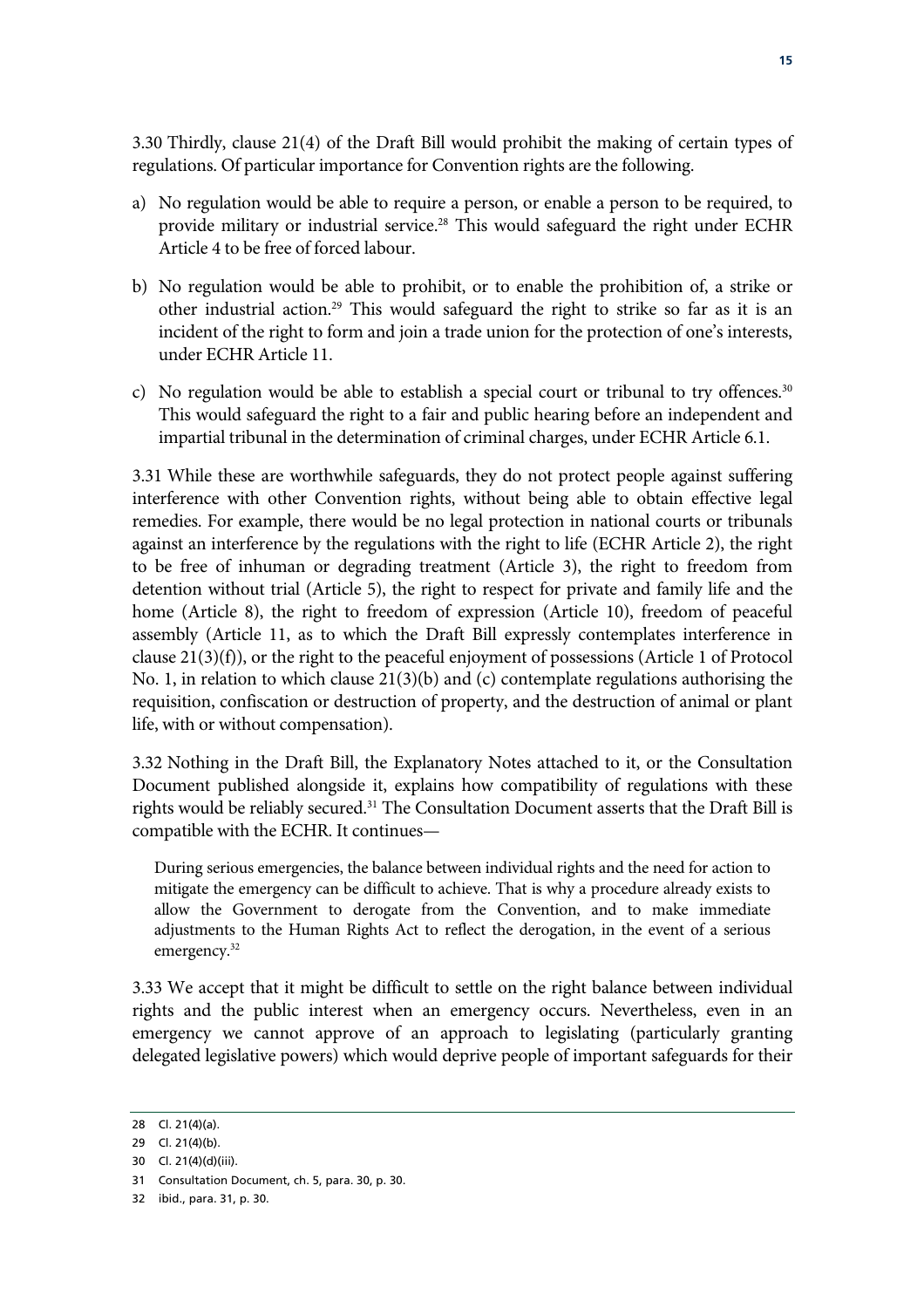fundamental rights, and even remove the legal necessity for the legislator to give proper consideration to those rights when making delegated legislation. The special status of an Act of Parliament would attach (for Human Rights Act purposes) to any Statutory Instrument made under clause 21 regardless of the circumstances and of the Convention right or rights affected by it. There are some Convention rights from which it is not permitted to derogate. These include the right to life (ECHR Article 2), freedom from torture and inhuman or degrading treatment (Article 3), and the right not to suffer criminal penalties for conduct which did not constitute a crime at the time of its commission (Article 7).<sup>33</sup> A legislative provision which would permit delegated legislation to be made authorising interference with a non-derogable right would, in our view, be difficult to justify.

3.34 It is true that section 3(2) of the Human Rights Act 1998 itself preserves the freedom of Parliament to legislate in a manner incompatible with Convention rights. In this way, the legislative sovereignty of Parliament is maintained. But it is a very different matter to confer power on a Minister of the Crown to legislate in a manner incompatible with Convention rights. It would come close to substituting the sovereignty of the Crown for the sovereignty of Parliament, without even the requirement that Parliament should first have considered and approved the terms of the incompatible regulations to be made.

**3.35 We conclude that the provisions of Part 2 of the Draft Bill would, if enacted, give rise to a significant risk that regulations could be made which would violate, or authorise a violation of, Convention rights, without any judicial remedy being available for a victim of the violation. As the Bill makes no provision for any other effective remedy before a national authority, it would also be likely to lead to a violation of the right to an effective remedy before a national authority for any violation of a Convention right, under ECHR Article 13 (which does not form part of national law, but binds the United Kingdom in international law and is enforceable before the European Court of Human Rights).**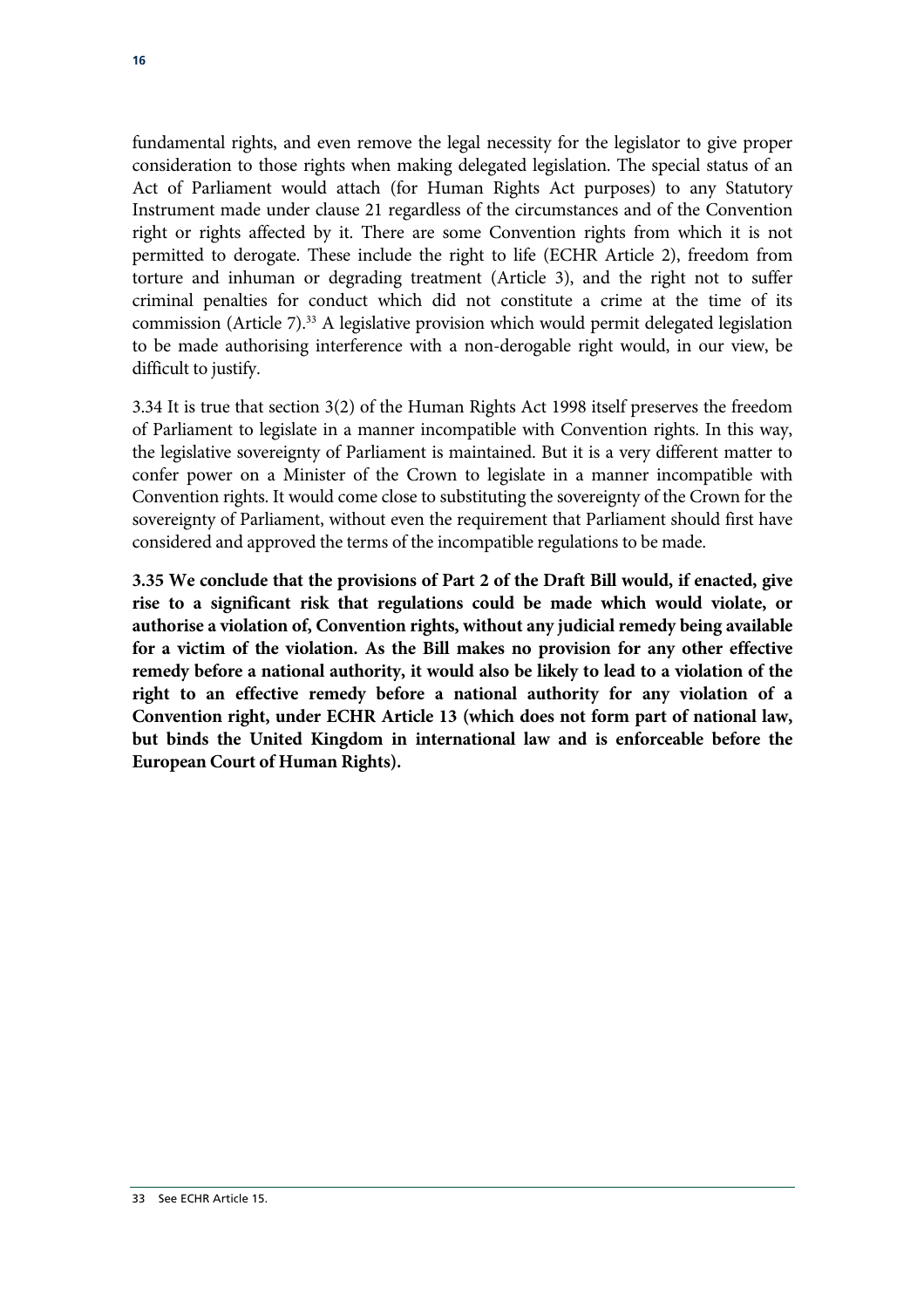## 4 **Draft Mental Incapacity Bill**

| Date Presented          | 27 June 2003                  |
|-------------------------|-------------------------------|
| Reference Number        | Cm 5859                       |
| Department              | <b>Constitutional Affairs</b> |
| Date Consultation ends  |                               |
| <b>Previous Reports</b> | None                          |
|                         |                               |

4.1 The Draft Mental Incapacity Bill was published in June 2003 in two volumes.<sup>34</sup> It would put in place a new regime for respecting decisions made by people who have capacity to make them, and for making decisions on behalf of those who do not have capacity. The Draft Bill also makes provision for giving effect to decisions about their future treatment, made by people who had capacity to decide the matters at the time when they made the decisions but who have lost that capacity when the time comes to decide whether to administer treatment.

4.2 The Draft Bill is the latest stage in a long process of consideration of, and consultation on, the best way to respect the autonomy of people who have some degree of mental incapacity while ensuring that they are protected against exploitation. The process began with a Law Commission Report on Mental Incapacity in 1995.<sup>35</sup> This was followed by two consultation papers issued by the Government: *Who Decides? Making Decisions on behalf of Mentally Incapacitated Adults* (December 1997); and *Making Decisions* (October 1999). The Draft Bill is intended to be a vehicle for further consultation. It will be considered by a Joint Committee of both Houses of Parliament, which is expected to report later this year.

4.3 Here, we report our views of the human rights implications of the Bill.

### *The provisions of the Draft Bill*

4.4 Part 1 of the Draft Bill deals with decision-making on behalf of people of the age of 16 or over who lack capacity at a given time. Clause 2 introduces a presumption against lack of capacity. Clause 3 provides that any decision made for or on behalf of the person must be in the person's best interests, taking account of his previously expressed views and the views of his carers and other people who represent him or are likely to know his wishes. Clause 6 provides carers and others with general authority to take action, but this is subject to duties of respect for autonomous decisions made by the person about his or her future treatment when he had capacity to make such decisions. Clauses 8 to 13 and Schedules 1 and 2 would replace the procedure for making an "enduring power of attorney" (that is, a power of attorney that can continue to empower the donee to act on behalf of the donor even after the donor becomes incapable of managing his or her own affairs) with a "lasting power of attorney", and Schedule 3 would make provision for the operation after the Bill comes into force of enduring powers of attorney made under the previous law.

<sup>34</sup> *Draft Mental Incapacity Bill*, Cm. 5859-I, and *Making Decisions* (Commentary and Explanatory Notes), Cm. 5859-II (London: TSO, 2003).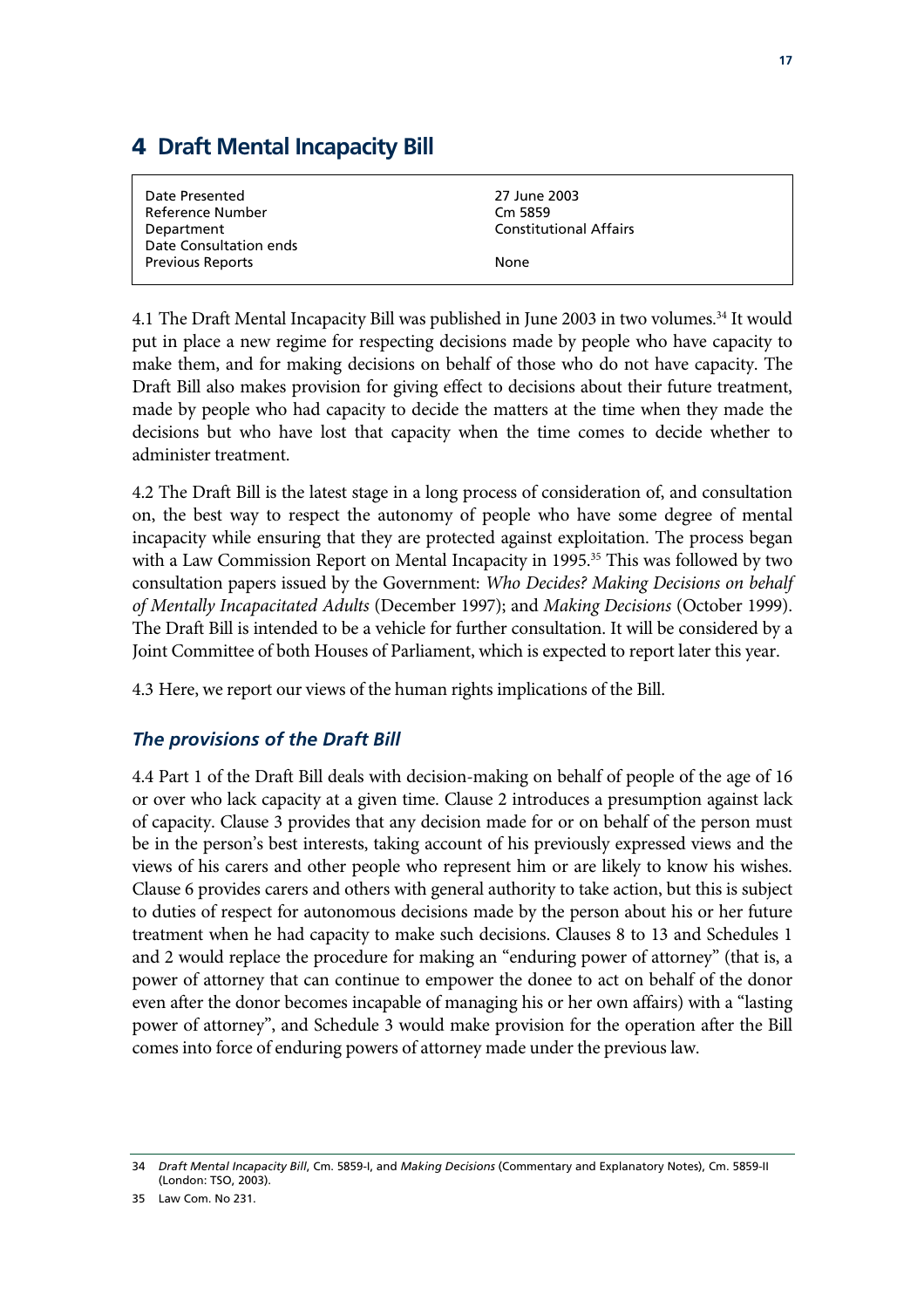4.5 Clauses 23 to 29 give statutory recognition and regulation, for the first time, to advance decisions about future medical treatment taken by people who later become incapable. The general principle is that an advance decision is to be given effect, subject to a number of caveats to ensure the reliability and applicability of the advance decision in particular circumstances, and to protect people who act in good faith in ignorance of the decision or wrongly but reasonably believing themselves bound by an advance decision which for some reason is inapplicable.

4.6 Part 2 of the Draft Bill establishes the Court of Protection on a new statutory basis, together with an official known as the Public Guardian. Their combined role is to be to safeguard the interests of people who become incapable.

**4.7 These provisions engage a wide range of rights, including the right to respect for private life, the right to property, and the right to be free of degrading treatment. In our view, however, the safeguards built into the Draft Bill are sufficient to ensure that there is no significant risk of the implementation of the Draft Bill leading to an incompatibility with any of them.**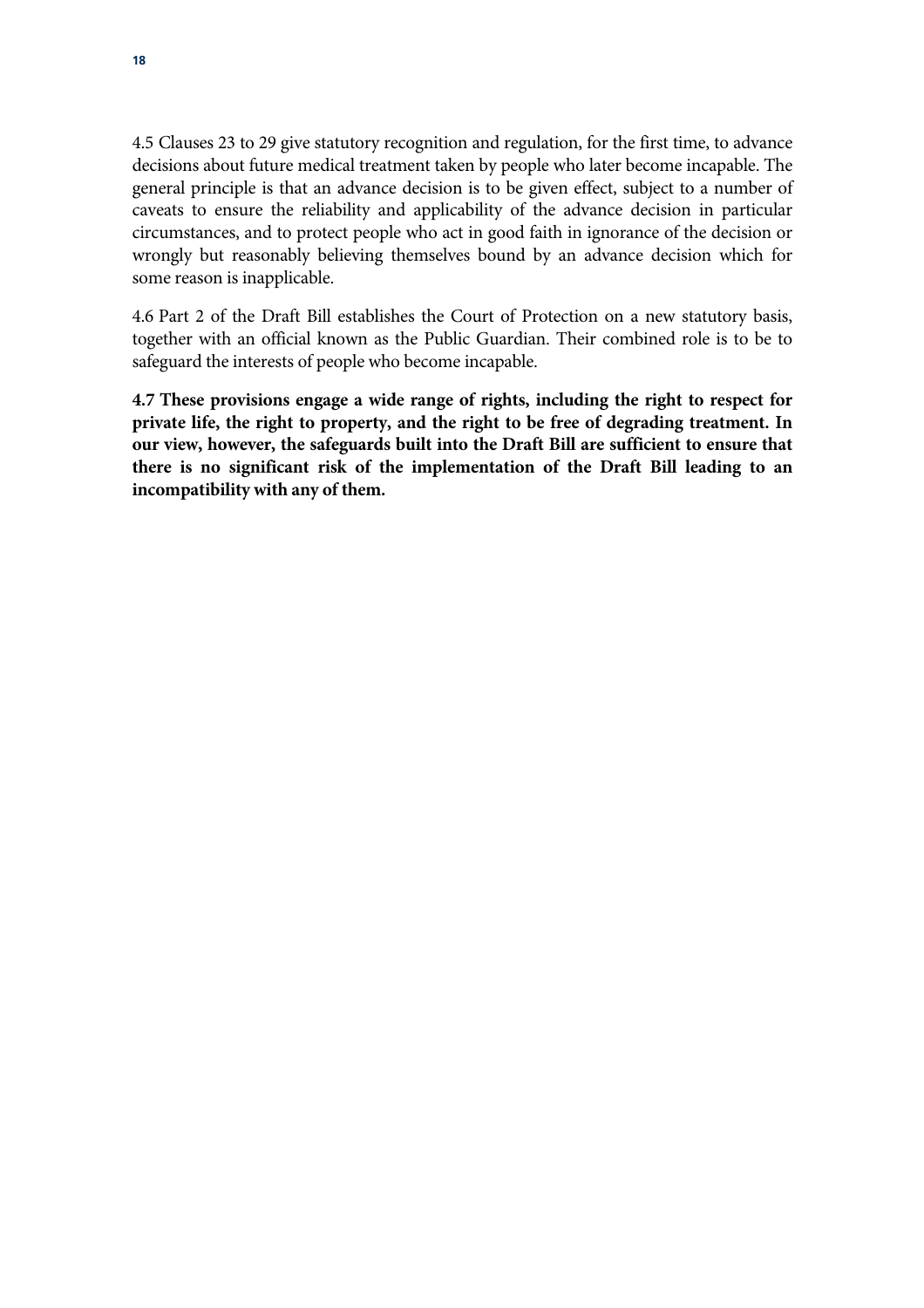# Acts

### 5 **Licensing Act 2003**

| Date introduced to the House of Lords   |  |
|-----------------------------------------|--|
| Date introduced to the House of Commons |  |
| Date given Royal Assent                 |  |
| Previous Reports                        |  |

14 November 2003 12 March 2003 10 July 2003 1<sup>st</sup>, 4<sup>th</sup>, 7<sup>th</sup> and 12th

5.1 The Licensing Act 2003 received the royal assent on 10 July. We reported on the Licensing Bill on several occasions during its progress through each House.<sup>36</sup> In our Twelfth Report, we drew the attention of each House to our view that the proposals for exempting places used for public worship from the requirements of the licensing regime, and allowing certain other places associated with places of public worship to obtain licenses without paying the usual fee, might be regarded as discriminating against the occupiers and users of purely secular premises. We were concerned that these exemptions might give rise to a significant risk of violating the right to be free of discrimination under ECHR Article 14, taken together with ECHR Articles 9 (right to freedom of religion, conscience and belief) and 10 (freedom of expression). We were also concerned that there was a risk that the exemptions might—

… leave a patchwork of different licensing requirements without a coherent rationale, calling in question the existence of a pressing social need for the restriction on freedom of expression through a licensing regime for public entertainment, and so undermining the Government's claim that such a licensing regime is a justifiable interference with the right to freedom of expression under ECHR Article 10.2.37

5.2 The Department for Culture, Media and Sport subsequently expressed concern about our apparent failure to take account of a letter from the Minister to the Committee, sent in April 2003, explaining that the exemptions for premises used for public worship would simply extend to London the system which, under existing licensing law, applies in the rest of England and Wales, and stating that the Government takes the view that such a move would have a rational and objective justification for the purposes of ECHR Article 14.

5.3 That letter (which is published as an annex to this Report)<sup>38</sup> did not explain why the Government considered that there was an objective and rational explanation for distinguishing, for the purpose of entertainment licensing law, between places used for public worship and other places. The distinction was introduced to the law before the Human Rights Act 1998, and with it ECHR Article 14, took effect in the domestic law of the United Kingdom. It is now necessary to test the special treatment of such premises by reference to the standards of the ECHR. A proposal to extend the differential treatment to new parts of the United Kingdom merely makes the need for that assessment more pressing. The Minister of State for Sport provided further clarification in a letter received

38 See p 23.

<sup>36</sup> See our First, Fourth, Seventh and Twelfth Reports of 2002-03.

<sup>37</sup> Twelfth Report of 2002-02, *Scrutiny of Bills: Further Progress Report*, HL Paper 119, HC 765, para. 3.4.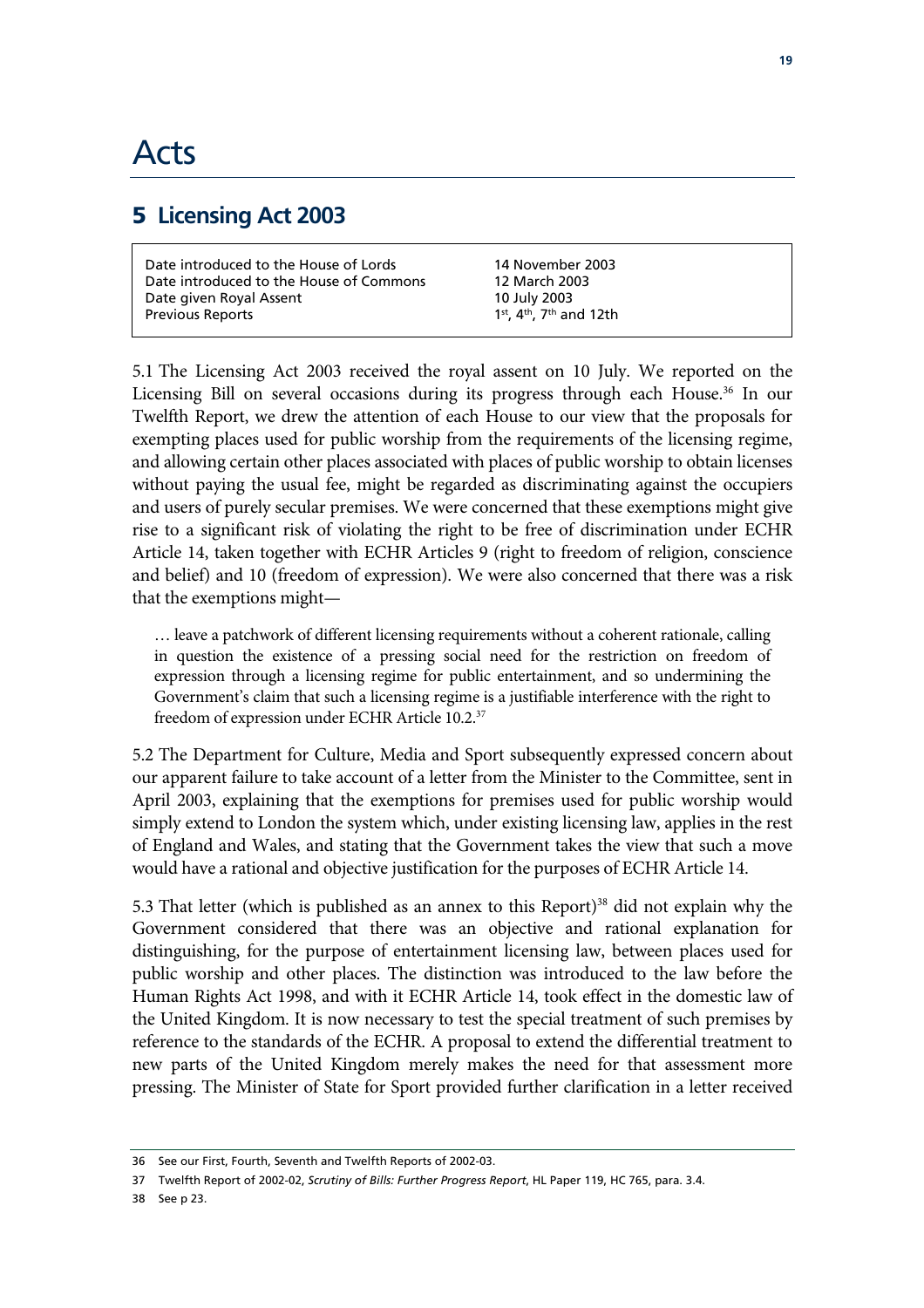on 2 July 2003. (This letter, too, is published as an Annex to this Report.)<sup>39</sup> So far as is relevant to this issue, the Department pointed out that the exemption for places of public religious worship from the requirements of entertainment licensing law would benefit people who were using the premises for the enjoyment of secular entertainment there. Those people might be of any religious affiliation or of none. In addition, the exemption for religious venues is a recognition of the—

… distinct pastoral role in the community played by many of the faiths and the wider responsibility that, for example, the church has in bringing the community together.

5.4 The Minister also drew attention to the central role of the churches to the development of music in this country, particularly because churches provide venues large enough for the performance of many pieces of music requiring large forces. For these reasons, the Government argued that Articles 9, 10 and 14 are not engaged, but that, if they were engaged, there is a rational and objective justification for the exemption which does not call into question the pressing social need to regulate public entertainment in general.

5.5 Places of public religious worship play an important part in the development and performance of secular as well as religious music and other artistic activities of considerable cultural value. However, it is arguable whether these considerations mark those places out sufficiently from other artistic and musical venues to justify, in an objective and rational way, the different treatment afforded to them in relation to entertainment licensing. A large number of correspondents wrote to us just prior to the Commons' consideration of Lords Amendments to the Licensing Bill on 8 July, arguing the case for further intervention before the Bill became law.40 A number of these were under the misapprehension that the Government would be required to make a "section 19 statement" on the face of the Act, guaranteeing compliance with Convention rights. In fact, of course, the Human Rights Act expressly preserves the right of Parliament to legislate as it thinks fit, having due regard to Convention rights, and to the opinion of the Minister on these matters, which is stated only when a Bill is first introduced into either House. In the case of the Licensing Act, Parliament has now legislated.

5.6 Before leaving this measure, we wish to take an opportunity to correct a misleading comment made in our earlier discussions of the Licensing Bill. In our Fourth Report, we suggested that the regime for public entertainment licensing in the Bill would not cover the use of amplification equipment for recorded music, but only electronic amplification of live music.<sup>41</sup> The Department has pointed out that this suggestion was based on a misconception. We accept that the Act covers performances of live and recorded, amplified and unamplified music in the same way, as the description of entertainment to which the Bill applies, contained in Schedule 1 to the Act, makes clear.

<sup>39</sup> See p 24.

<sup>40</sup> At a late stage, certain amendments were made to the Bill, including an exemption for Morris dancers which, some correspondents feared, was discriminatory and did not accord with the principles underlying the Bill as a whole.

<sup>41</sup> Fourth Report of 2002-03, *Scrutiny of Bills: Further Progress Report*, HL Paper 50/HC 397, para. 18.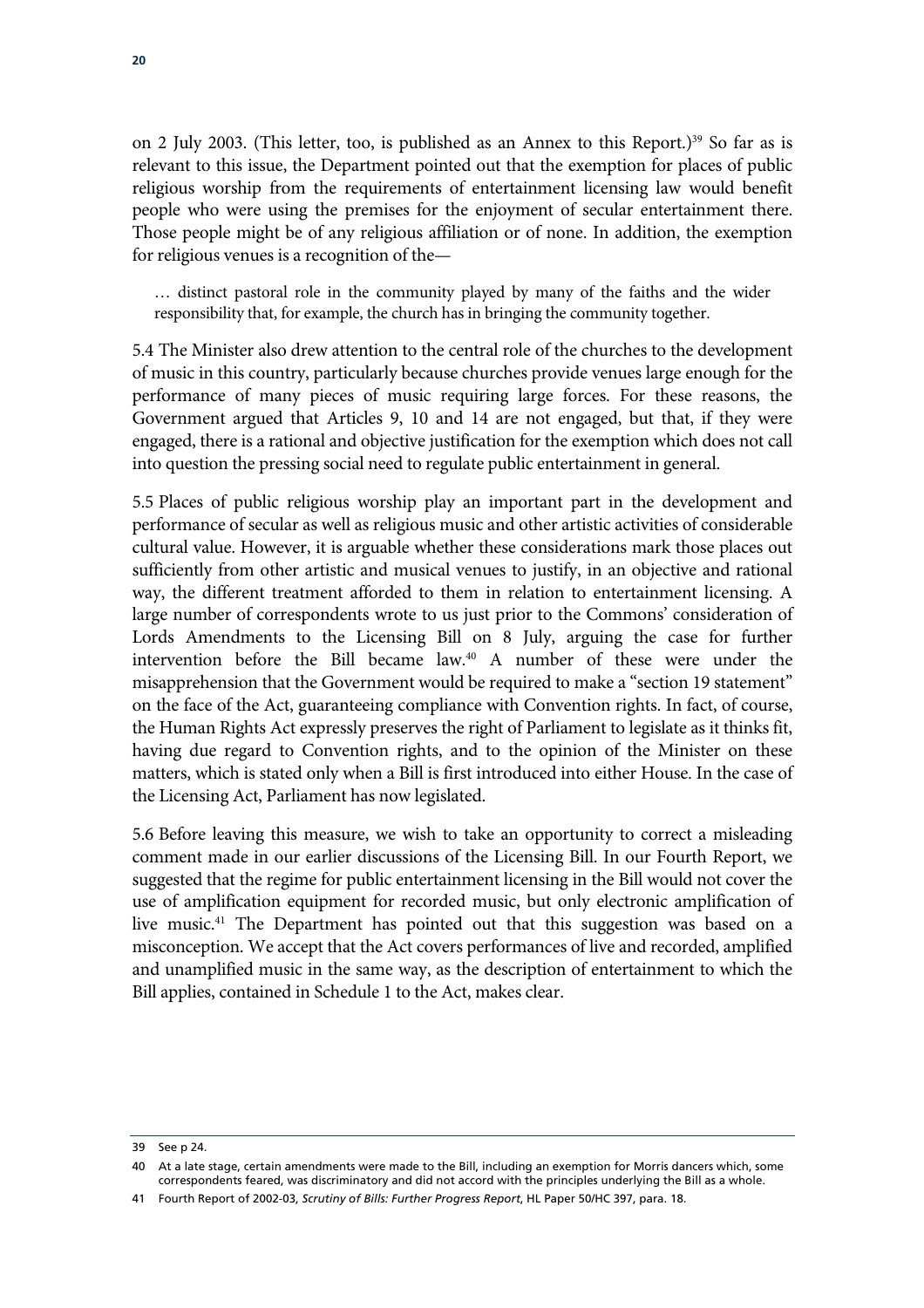## 6 **Appropriation (No. 2) Act 2003**

| Date introduced to the House of Commons | 19 June 2003 |
|-----------------------------------------|--------------|
| Date introduced to the House of Lords   | 24 June 2003 |
| Date given Royal Assent                 | 10 July 2003 |
| <b>Previous Reports</b>                 | None         |

6.1 We considered the Consolidated Fund (Appropriation) (No. 2) Bill, which was accompanied by a statements of compatibility by the responsible Minister under section  $19(1)(a)$  of the Human Rights Act 1998.<sup>42</sup> In our view, the Bill (now the Appropriation (No. 2) Act 2003) gave rise to no significant risk of incompatibility with human rights.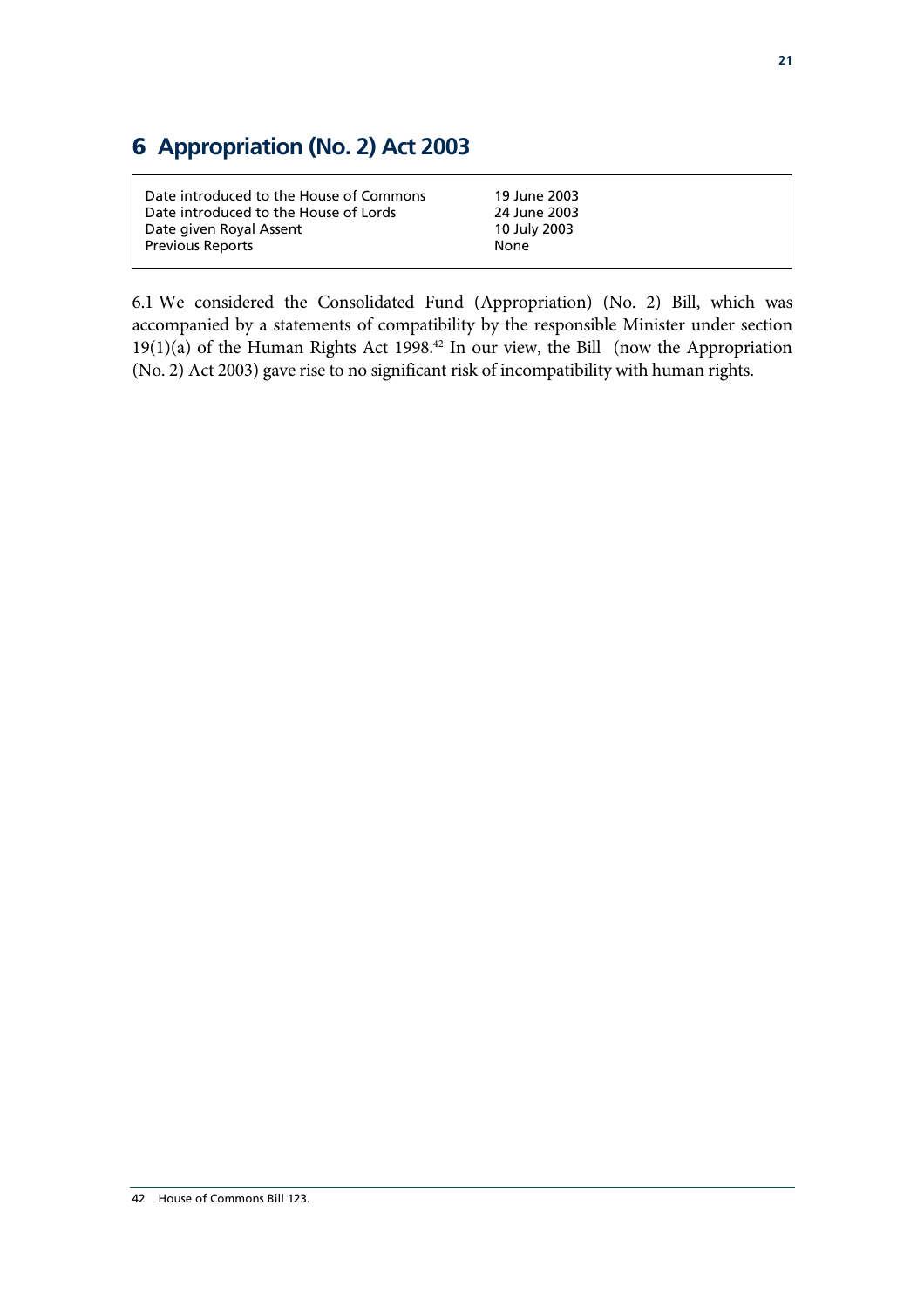# Appendices

### **Appendix 1: The Anti-social Behaviour Bill**

#### **Letter from Rt Hon David Blunkett, Home Secretary, to the Chairman**

#### Anti-social Behaviour Bill

As you are no doubt aware, the Anti-social Behaviour Bill completed its Commons stages on Tuesday. At Report stage a number of new provisions were added to the Bill. I thought that it might be helpful to the JCHR to specifically highlight those in new Part 8.

The new Part 8 of the Bill contains a new power to deal with trespassory encampments, including those on land forming part of a highway, without any of the existing preconditions. This power could only used by police when a local authority has made adequate site provision. The offence of aggravated trespass has also been amended to cover buildings as well as land in the open air. This would apply where a person trespasses and does anything that is intended to intimidate or deter persons from engaging in that activity, obstructing or disrupting the lawful activity of others.

As with the rest of the Bill I believe that the provisions in Part 8 are wholly compatible with human rights legislation. A more detailed assessment is contained in the new version of the Explanatory Notes that accompany the Bill; I attach the relevant extract for information 43

I am copying this letter to Lord Sainsbury at the Department for Trade and Industry.

*26 June 2003*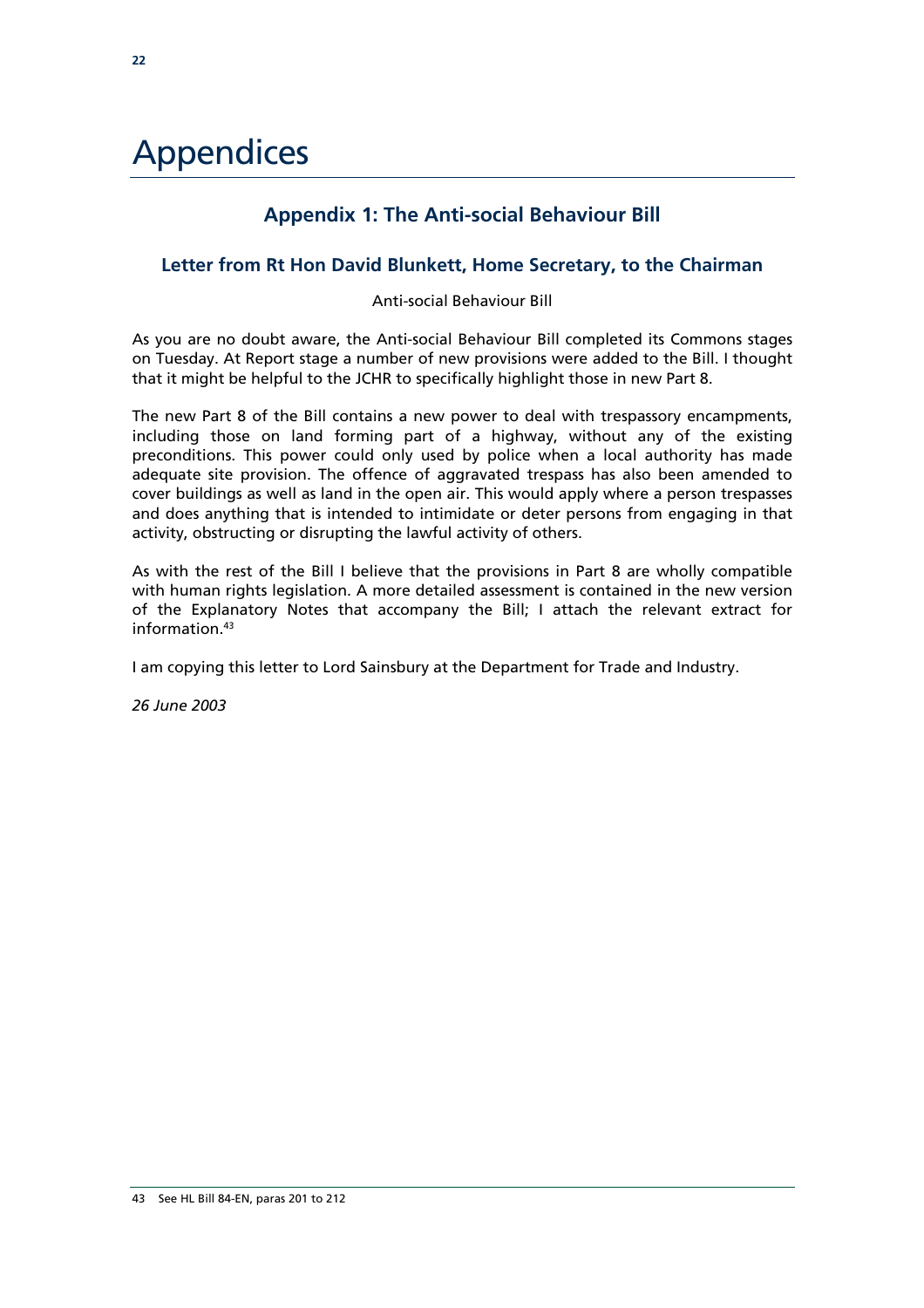#### **Appendix 2: The Licensing Bill**

#### **Letter from Dr Kim Howells MP, Minister for Tourism, Film and Broadcasting, Department for Culture, Media and Sport, to the Chairman**

#### Joint Committee on Human Rights: Seventh Report

I am writing in response to the points that you raised in your Seventh Report, regarding the compatibility of the Licensing Bill with the European Convention on Human Rights ("the Convention").

In relation to the point previously raised in your Fourth Report, regarding the compatibility of clause 134 of the Bill with Article 10 of the Convention, I am pleased to note that the amendments we made to that clause on Report in the House of Lords overcome your concerns.

I note, however, that you have drawn to the attention of each House the matter raised in paragraph 35 of your Seventh Report ("the Report"), namely that exempting from the requirements of the licensing regime the provision of regulated entertainment in places of public religious worship may give rise to issues of discrimination under Article 14 of the Convention. I hope the Committee will find it helpful if I set out in a little more detail our reasoning behind this policy.

As you note in paragraph 34 of the Report, the licensing regime serves legitimate aims, namely the protection of public safety, the protection of the rights of others and the prevention of crime and disorder. Indeed, these aims are enshrined as key licensing objectives in the Licensing Bill as the prevention of crime and disorder, public safety, the prevention of public nuisance (it is the Government's intention to restore this as the third licensing objective) and the protection of children from harm. As you also note, there is a pressing social need for regulation owing to the importance of these public interest issues. The question of the extent of that regulations for the purposes of compatibility with the Convention, therefore becomes a question of proportionality.

In practice, addressing the concerns that you raise in paragraph 35 of the Report presents us with very little choice beyond maintaining the provisions in the Bill as they currently stand. It appears to us that we could either provide a wholesale deregulation of the provision of regulated entertainment, or impose a blanket requirement for all premises to be licensed before the provision of any public entertainment may take place. We believe that neither approach would represent a proportionate response. The former approach, of course, would remove the essential protections contained in the licensing regime that are necessary in the interests of public safety, for the protection of the rights of others and for the prevention of crime and disorder. The latter approach would engage other Convention rights, particularly the right to freedom of expression set out in Article 10 of the Convention. Walking the correct line between these competing Convention rights, as noted above, is achieved by ensuring the proportionality of the regime.

We believe that the approach to the regulation of entertainment set out in the Licensing Bill represents a proportionate response, a fair balance and has an objective and reasonable justification. In all places outside Greater London, the current licensing regime treats the provision of music at places of public religious worship differently from that provided at secular venues—the former is exempt from the requirement for a public entertainment licence (Local Government (Miscellaneous Provisions) Act 1982, Sch 1, para 1(3)(a)(i)) whereas secular venues currently are the subject of control. The approach set out in the Licensing Bill reflects the current exemption for places of public religious worship in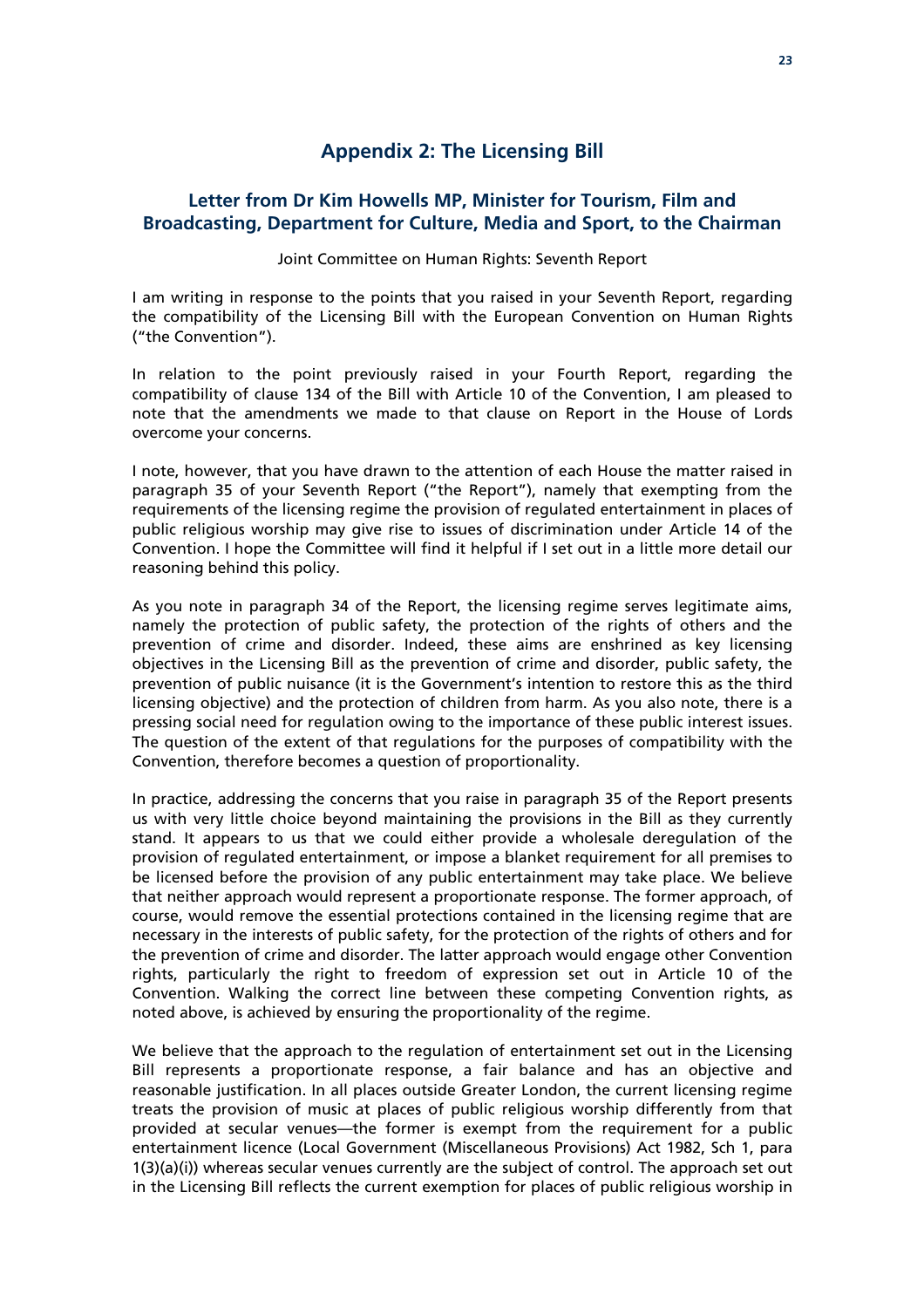relation to the provision of music outside Greater London, and at the same time brings Greater London within this exemption, thereby removing the artificial geographical distinction currently drawn in this aspect of the licensing regime. To remove this exemption without any evidence of a public interest reason to do so would, in our view, raise issues concerning the compatibility of the provisions with the right to freedom of expression under Article 10 of the Convention and would appear to be contrary to the public interest. Further, you will note that there is a power in paragraph 4 of Schedule 1 to the Bill to add to, vary or remove any description of entertainment. Accordingly, if in the future, evidence was received suggesting the need, in the public interest, to remove or modify the exemption in relation to places of public religious worship, we would be empowered to do so.

On the issue of proportionality, I should also mention that Guidance issued in conjunction with the Bill will play a vital role in ensuring that a proportionate approach is taken to those venues which *do* form the subject of the licensing regime. We acknowledge that certain venues which are currently licensed, and which will fall within the scope of regulation under the Bill, have a recognised role to play in the community. We will be making it clear in Guidance that in relation to such venues, eg village and community halls, licences should only be subject to conditions that are necessary and proportionate. Further we have announced that such venues having a community role eg village, parish or community halls or other similar buildings should be exempt from the fees associated with the provision of regulated entertainment or entertainment facilities, thereby alleviating the financial burden associated with the provision of regulated entertainment. We believe that these factors will combine to ensure a proportionate approach to the regulation of entertainment and a fair balance.

I am copying this letter to Members of Commons Standing Committee D.

*10 April 2003* 

#### **Letter from Rt Hon Richard Caborn MP, Minister for Sport, Department for Culture, Media and Sport, to the Chairman**

Joint Committee on Human Rights: Twelfth Report

I am writing in response to the points that you raised in your Twelfth Report, regarding the compatibility with the ECHR of the exemption in the Licensing Bill for places of public religious worship providing secular entertainment, and the fee exemption for church and chapel halls, parish and community halls and other similar buildings.

Your concerns echo those set out in paragraph 35 of your Seventh Report. Dr Kim Howells previously responded in considerable detail to those concerns, in his letter of 10 April 2003, but I have since learned that this letter was regrettably not put before the Committee in advance of the issuing of your Twelfth Report. For ease of reference, I attach a copy of that letter and would ask the Committee, when considering its contents, to also kindly take into account the following more general additional points.

First, in paragraph 3.1 of your Twelfth Report you refer to the large number of communications that you have received from individuals who are concerned about the impact that the Bill may have on the ability to mount performances of various descriptions. Although I realise that, as you said in paragraph 18 of your Fourth Report, very strong feelings are held on the subject of the provision of regulated entertainment, in itself, the number of letters received from lobbying groups in relation to certain provisions in a Bill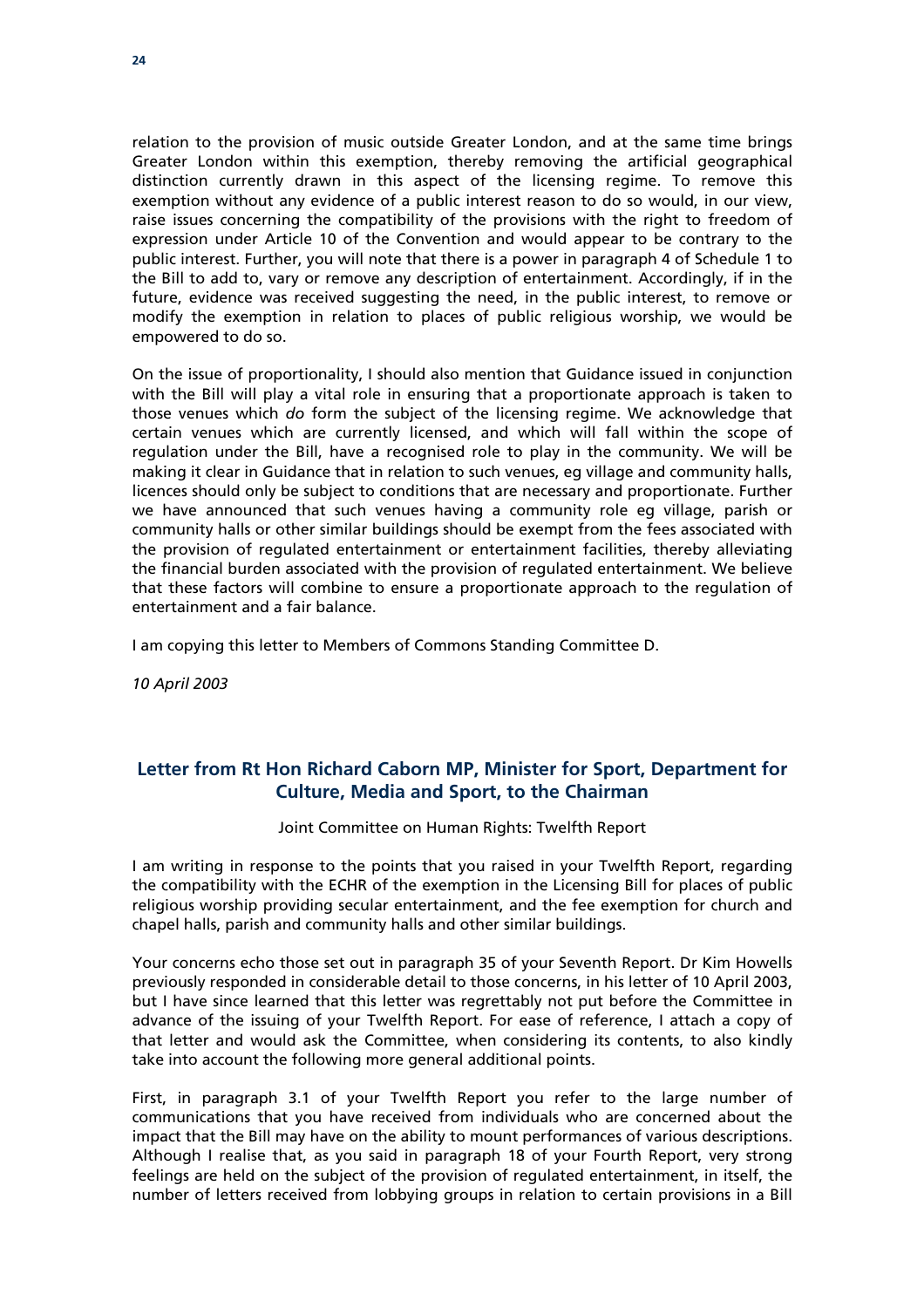does not indicate the compatibility or otherwise of those provisions with the European Convention on Human Rights, nor indeed whether the genuine concerns of those lobbying are based upon an accurate understanding of the system that the Bill will introduce as a whole.

In paragraph 3.1 of your Twelfth Report you indicate that a large volume of letters that you have received are from those who are concerned about the impact that the Bill may have on the ability to mount performances by folk singers, Morris dancers and other kinds of performers, as well as concerts in a variety of venues. As the correspondence that we have received on this subject has revealed a considerable amount of misunderstanding regarding the changes that the Bill will introduce, I wanted to take this opportunity to clarify that, far from being more restrictive than the current system of regulation, the Bill will generally lead to a greater promotion of Article 10 rights. When compared with the current system of regulation, the new system is streamlined, coherent, cheap and simple and, if industry makes full use of the reforms, should encourage a significant opening up of the opportunities for performing a huge variety of regulated entertainment.

This is not an area of law where we are moving from non-regulation to regulation and, generally speaking, what the Bill requires to be licensed in any event already requires a licence under current law. In terms of its general impact, the Bill will therefore not present increased regulation but wilt instead involve a significant move towards greater simplicity, transparency and a reduction in costs. For example, under existing legislation all public performances of music in a building (except for a place of public religious worship or where performed as an incident to a religious service or meeting) require a public entertainment licence. The only disapplication of this requirement is very narrow and applies where a justices' licence under the Licensing Act 1964 exists in relation to the premises and where the performance is by no more than two performers in any single night. Anything beyond that—including the performers combining live music with recorded music—requires an additional public entertainment licence. The perverse effect of this rule in practice has been that many types of music and other forms of entertainment are discouraged by reliance on the existence of the rule. Under the new licensing regime, any premises will continue to need a licence to sell alcohol but will be free to apply simultaneously for permission, to be set out in the premises licence, to put on music or dancing or other entertainment whenever they wish. The bureaucracy of the current system of separate licences, which acts as a deterrent in many cases, will accordingly be significantly reduced, leading to a greater freedom to exercise Article 10 rights. The financial burden imposed by the current system will also be reduced, as the fee for a premises licence will remain the same whether or not it contains a permission to provide entertainment and the licence will not have to be re-applied for regularly, which is the current position. In addition, by moving from a system where fees are set by local authorities to one where they are set centrally by the Secretary of State, the Bill will have a harmonising effect by removing the huge regional variations in fee levels that currently exist in practice.

Turning now specifically to the exemption for places of public religious worship, in addition to the points that I made in my letter of 10 April 2003 on this matter, I would like to add the following. From paragraph 3.4 of your Report, your concern that the exemption might be incompatible with Articles 9 and 14 is based on two related reasons. The first of these is that the exemption is afforded to premises used principally for religious purposes, or occupied by people or organisations on account of their religious beliefs or practices. On this point I would like to emphasise that, while the exemption indeed attaches to places of public religious worship, attendance at entertainment held at such premises is in no way confined to, nor in any way distinguishes between, those of any religious belief. Further, the exemption places no restriction on the type of entertainment that may be enjoyed at such venues and there is no requirement for the entertainment to have any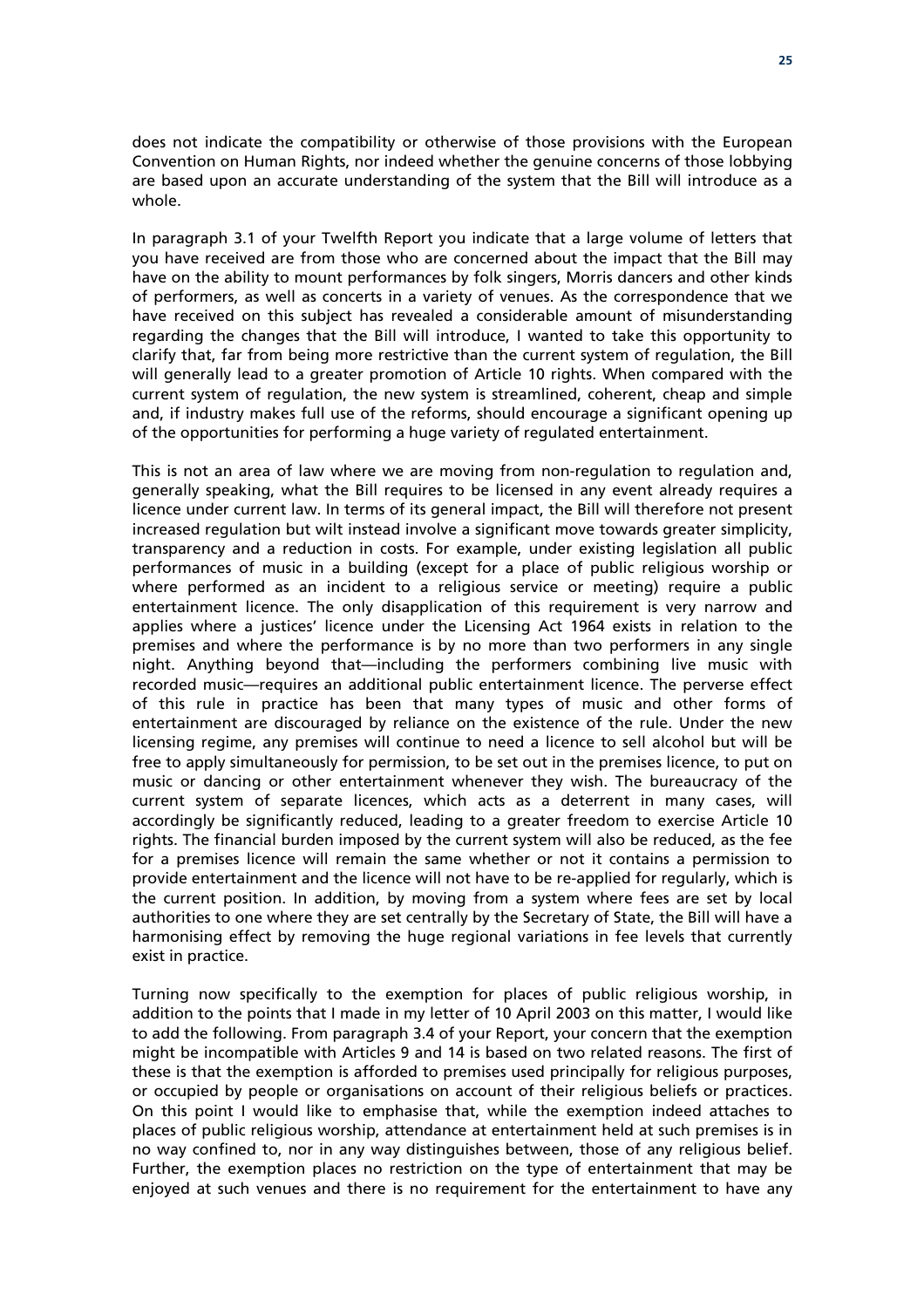religious content The second reason for your concern is that the exemption is denied to premises used principally for secular purposes, or occupied by people or organisations without a religious affiliation. Whilst it is indeed true that the exemption is not afforded to secular venues, the creation of this exemption was prompted by a recognition, after discussion with representatives from various faiths, of the distinct pastoral role in the community played by many of the faiths and the wider responsibility that, for example, the church has in bringing the community together. By way of contrast, secular venues are run solely for commercial purposes and have no equivalent pastoral role in our society. Further, churches have a central role to the development of music in this country, particularly because the premises are large enough to stage performances, particularly classical pieces. For these reasons, it would not appear to me as though either Article 9 or 14 are engaged. However, if I am wrong about this, it is my view that there is an objective and reasonable justification for this exemption and that its existence in no way calls into question the pressing social need for the general regulation of public entertainment.

As a final point, I would like to draw the Committee's attention to the fact that we have responded to and addressed any points in relation to the Bill that have been raised in either House during its passage through Parliament, and the decision to exempt places of public religious worship was one reached by both Houses—indeed, no Member of either House spoke against the Amendment that created this exemption.

*30 June 2003*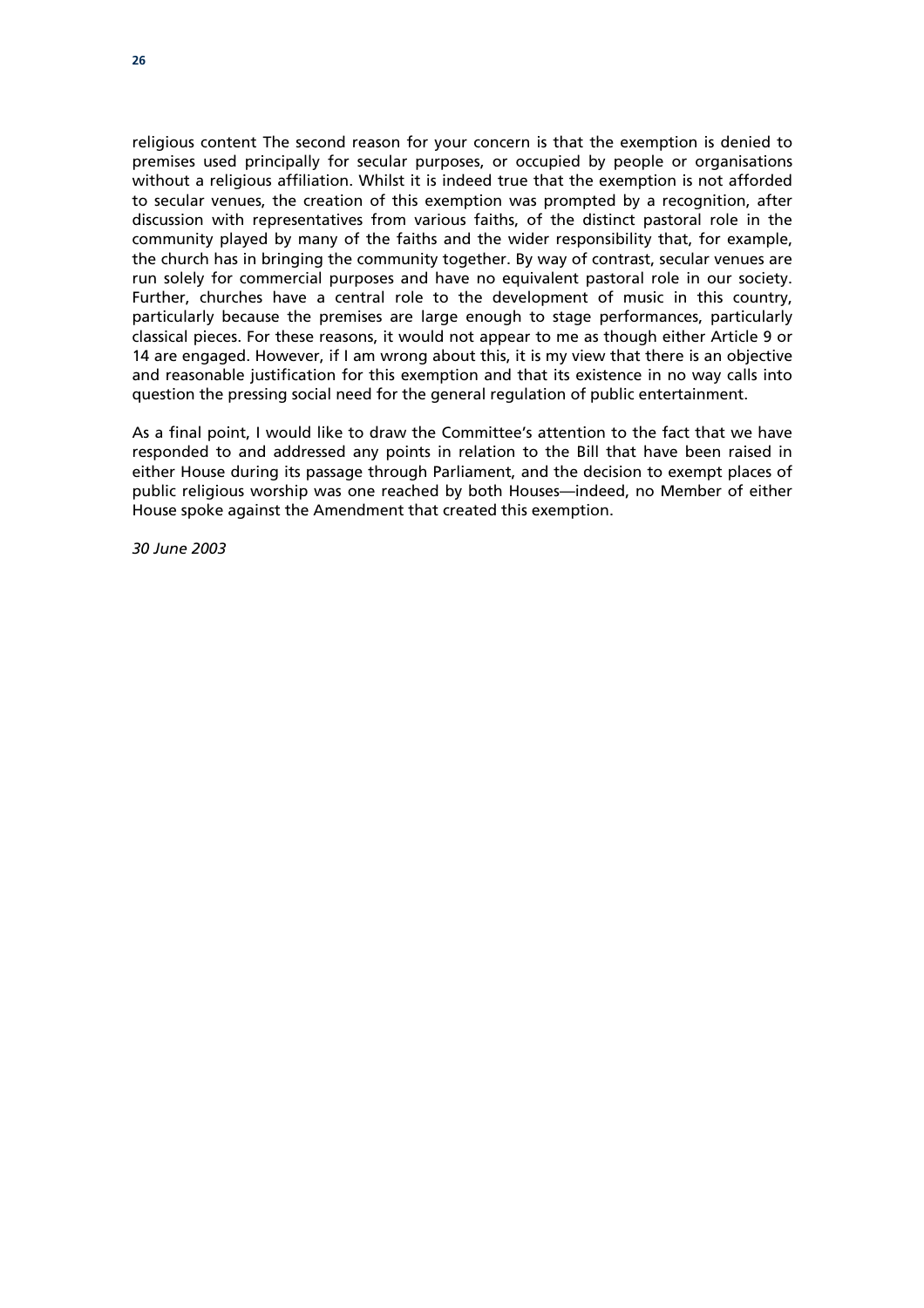# Formal minutes

#### **Monday 14 July 2003**

Members present:

Jean Corston MP, in the Chair

Lord Bowness Lord Lester of Herne Hill Lord Parekh Baroness Prashar Baroness Whitaker

Mr David Chidgey MP Mr Kevin McNamara MP Mr Richard Shepherd MP

The Committee deliberated.

\* \* \* \* \*

Draft Report [Scrutiny of Bills and Draft Bills: Further Progress Report], proposed by the Chairman, brought up and read.

*Ordered*, That the draft Report be read a second time, paragraph by paragraph.

Paragraphs 1.1 to 1.7 read and agreed to.

Paragraph 1.8 read as follows:

"Thirdly, clause 61 would insert a new section 62A in the 1994 Act. This would allow the senior police officer present to direct a trespasser who is on land with at least one other person and a vehicle or vehicles, to leave the land, removing any vehicle or other property of theirs, if (a) the trespassers have the common purpose of residing there for any period, (b) where the people have a caravan with them, it appears to the officer that the there is a council-run caravan site in the area to which the people could move, and (c) the occupier has asked the police to remove the trespassers from the land. It would be an offence to refuse to comply with a direction given by the officer. This engages the right to respect for private life and the home under ECHR Article 8.1, but the interference with that right is likely to be justified under Article 8.2 as protecting the rights of the landowner, and as being a proportionate response to the need to do so as long as there is another site available in the area."

Amendment proposed, in line 8, to leave out ", but the interference with that right is likely to be justified under Article 8.2 as protecting the rights of the landowner, and as being a proportionate response to the need to do so as long as there is another site available in the area", and insert "The right of the occupier of the land to peaceful enjoyment of his or her possessions, under Article 1 of Protocol No. 1 to the ECHR, is also engaged, together with the rights of adjacent occupiers to respect for their private lives and homes and enjoyment of possessions. Balancing these rights is difficult. Factors which might influence a decision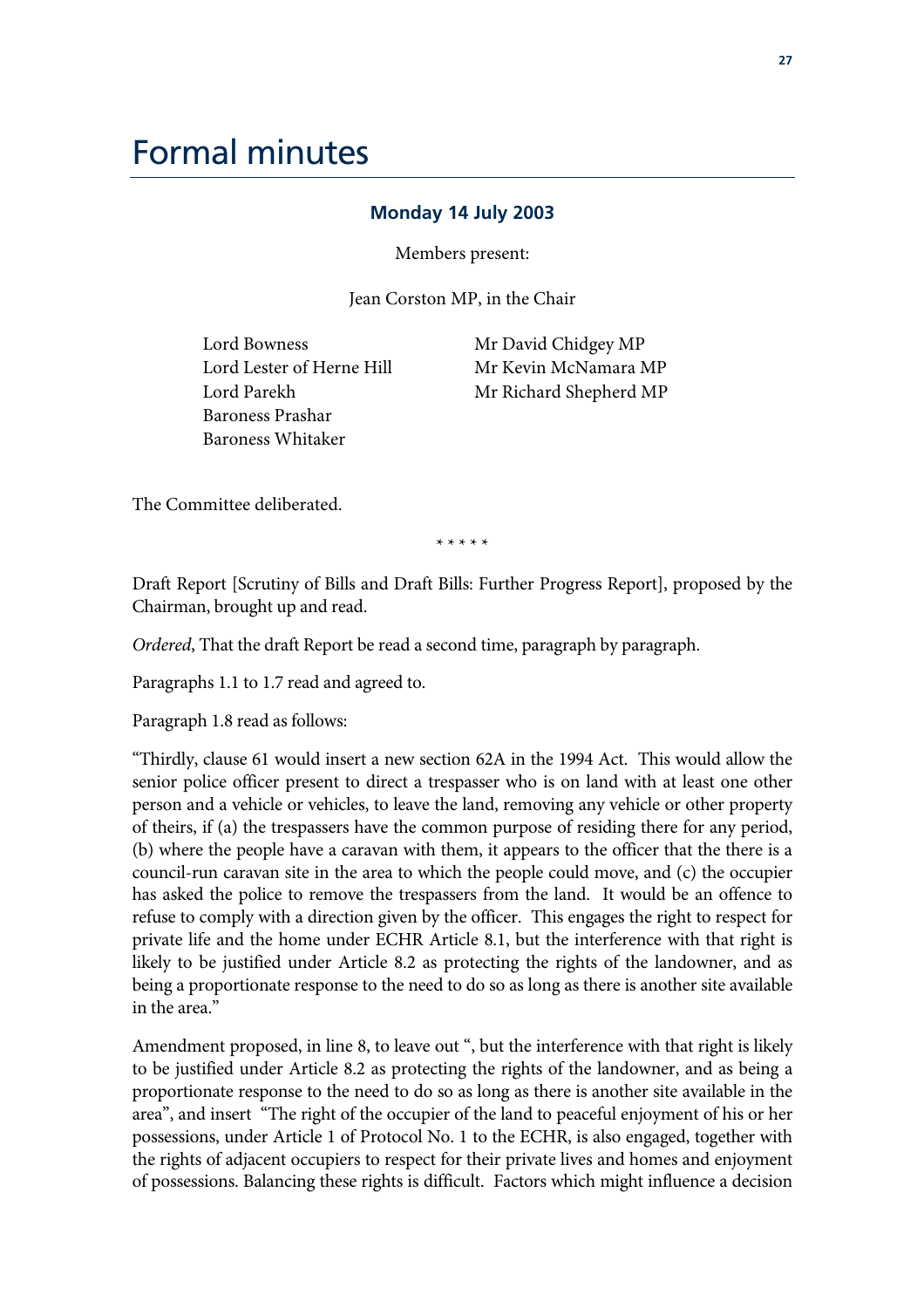as to whether these powers are being exercised compatibly would include whether the police officer has reasonable grounds for his or her belief that there is a council-provided site nearby to which the person could move."—(*Mr Kevin McNamara*.)

Question proposed, That the Amendment be made.

Amendment proposed to the proposed Amendment, to leave out the words "Factors which might influence a decision as to whether these powers are being exercised compatibly would include whether the police officer has reasonable grounds for his or her belief that there is a council-provided site nearby to which the person could move."—(*Mr David Chidgey*.)

Question put, That the Amendment to the proposed Amendment be made.

The Committee divided:

| Content, 4          | Not Content, 4            |
|---------------------|---------------------------|
| The Chairman        | Baroness Prashar          |
| Lord Bowness        | Lord Lester of Herne Hill |
| Mr David Chidgey    | Mr Kevin McNamara         |
| Mr Richard Shepherd | Baroness Whitaker         |

There being an equality of votes, in accordance with Standing Order 57 of the House of Lords, which provides that the Question shall be resolved in the negative unless there is a majority in its favour, the Chairman declared the Amendment to the Amendment disagreed to.

Chidgey

Question put, That the Amendment be made.

The Committee divided:

| The Chairman  |
|---------------|
|               |
| Lord Bowness  |
| Mr David Chid |
|               |
|               |

Paragraph 1.8, as amended, agreed to.

Paragraphs 1.9 to 6.1 read and agreed to.

Summary agreed to.

*Resolved*, That the Report be the Fifteenth Report of the Committee to each House.

*Ordered*, That certain papers be appended to the Report.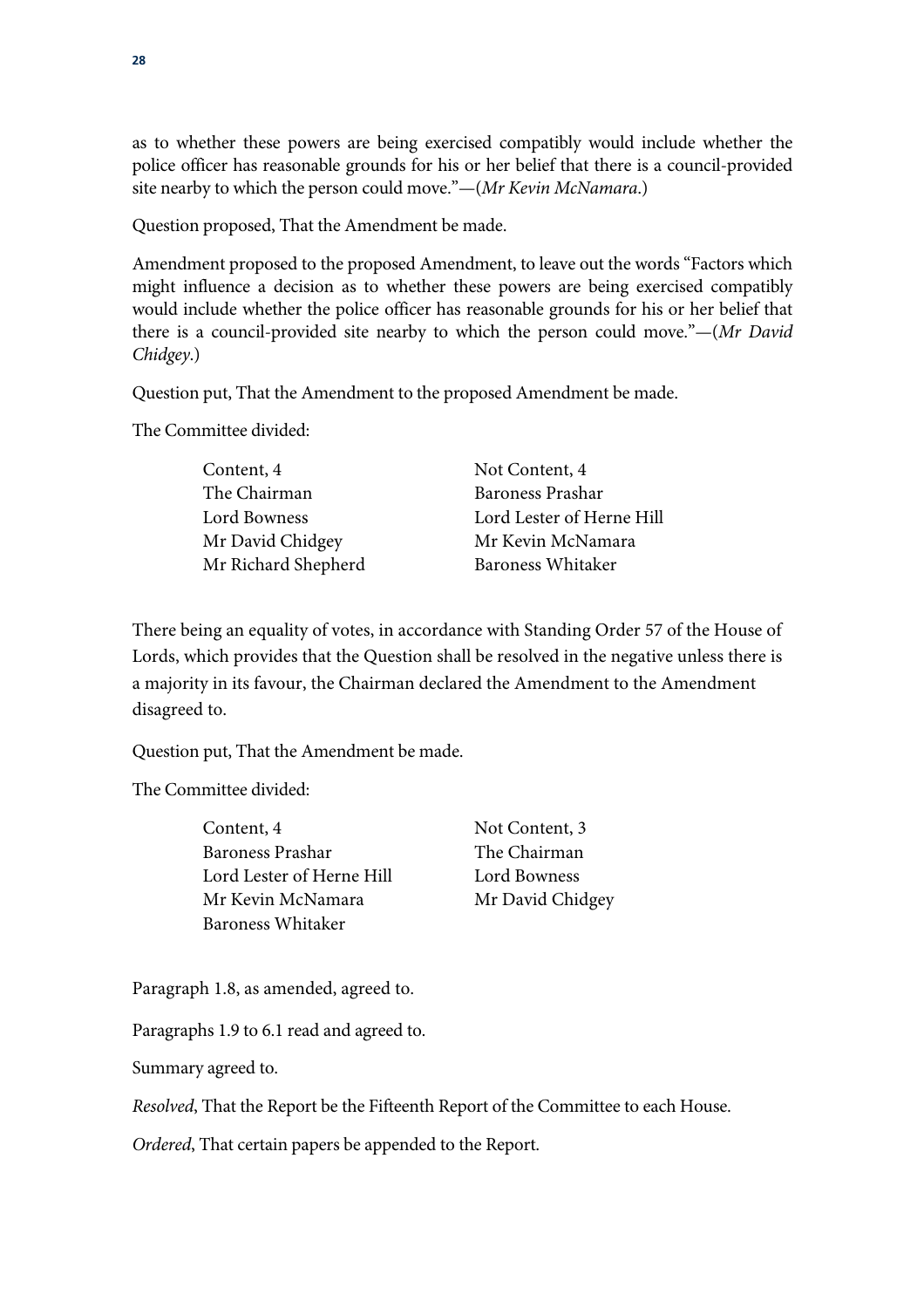*Ordered*, That the Chairman do make the Report to the House of Commons and that Baroness Prashar do make the Report to the House of Lords.

\* \* \* \* \*

[Adjourned till Monday 15 September 2003 at half past Four o'clock.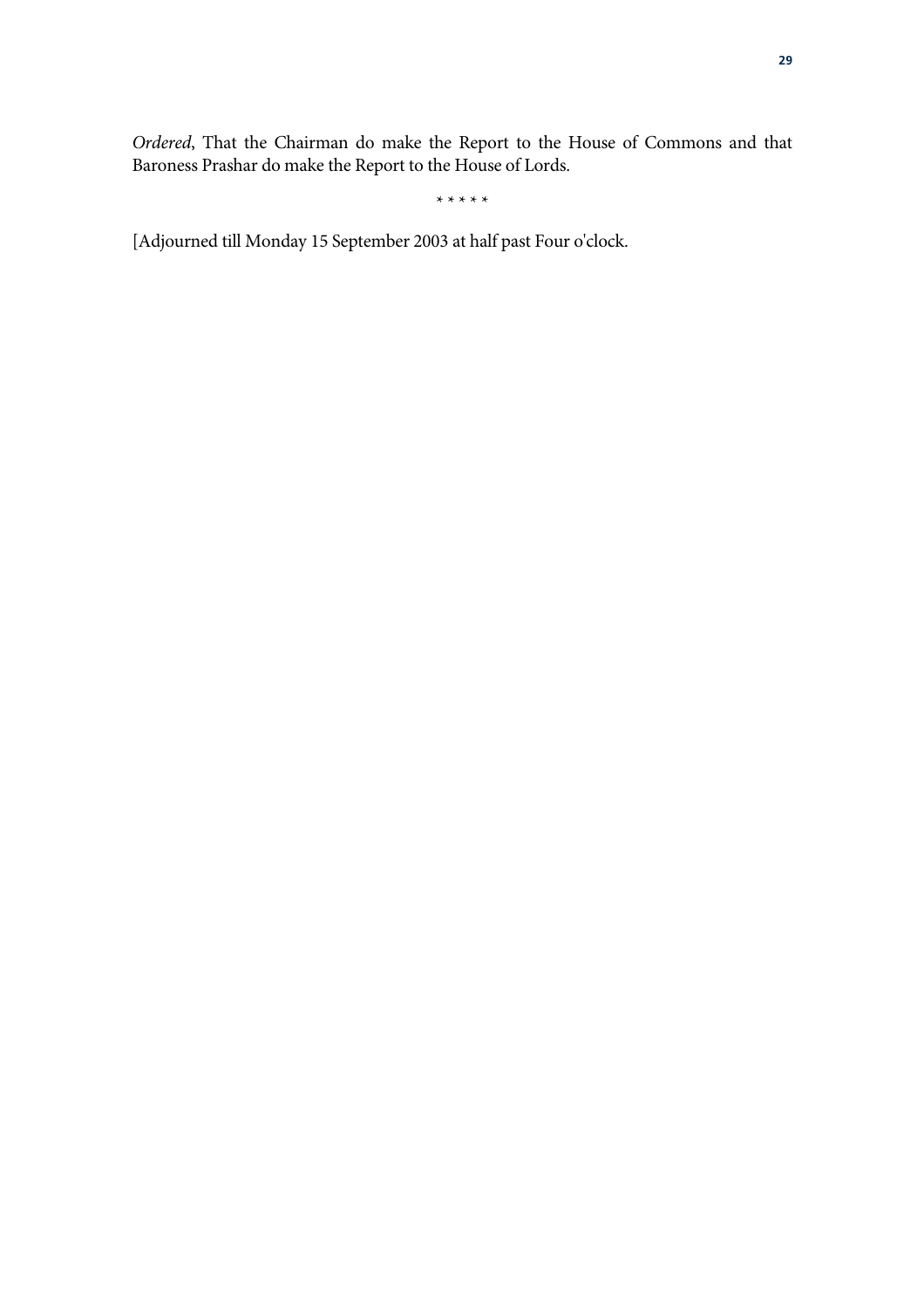# Public Bills Reported on by the Committee (Session 2002-03)

\* indicates a Government Bill

**Bills which engage human rights and on which the Committee has commented substantively are in bold** 

| <b>BILL TITLE</b>                                     | Report No.                     |
|-------------------------------------------------------|--------------------------------|
| Animals (Electric Shock Collars)                      | 7 <sup>th</sup>                |
| Anti-social Behaviour*                                | $12^{th}$                      |
| Arms Control & Disarmament [Lords]*                   | 1 <sup>st</sup>                |
| Aviation (Offences)                                   | 4 <sup>th</sup>                |
| Communication*                                        | $1st$ and $4th$                |
| Community Care (Delayed Discharges)*                  | 1st, 3rd, 7th and 8th          |
| Company Directors (Health and Safety)                 | 12 <sup>th</sup>               |
| Consolidated Fund*                                    | 4 <sup>th</sup>                |
| Consolidated Fund (Appropriation)*                    | 1 <sup>st</sup>                |
| Consolidated Fund (No. 2)*                            | 7 <sup>th</sup>                |
| Consolidated Fund (Appropriation)(No. 2)*             | 15 <sup>th</sup>               |
| Co-operatives & Community Benefit Societies           | 4 <sup>th</sup>                |
| Courts [Lords]*                                       | $1st$ & $4th$                  |
| Crime (International Co-operation) [Lords]*           | $1^{st}$ , $3^{rd}$ & $7^{th}$ |
| Criminal Justice*                                     | $1st$ , $2nd$ , $7th$ & $11th$ |
| Crown Employment (Nationality)                        | 4 <sup>th</sup>                |
| Dealing in Cultural Objects (Offences)                | 4 <sup>th</sup>                |
| <b>Disabled People (Duties of Public Authorities)</b> | 8 <sup>th</sup>                |
| Electricity (Miscellaneous Provisions)*               | 4 <sup>th</sup>                |
| Endangered Species (Illegal Trade)                    | 4 <sup>th</sup>                |
| Equality [Lords]                                      | 4 <sup>th</sup>                |
| Equine Welfare (Ragwort Control)                      | 7 <sup>th</sup>                |
| European Parliament (Representation)*                 | 1 <sup>st</sup>                |
| European Union (Accessions)                           | $12^{th}$                      |
| European Union (Implications of Withdrawal) [Lords]   | 1 <sup>st</sup>                |
| Extradition*                                          | 1 <sup>st</sup>                |
| <b>Female Genital Mutilation</b>                      | 8 <sup>th</sup>                |
| Fireworks                                             | 7 <sup>th</sup>                |
| <b>Fire Services</b>                                  | $8^{th}$ & $12^{th}$           |
| Food Colouring and Additives Bill                     | 15 <sup>th</sup>               |
| Food Justice Strategies                               | $12^{th}$                      |
| Food Labelling                                        | 8 <sup>th</sup>                |
| Government Powers (Limitation)                        | 8 <sup>th</sup>                |
| Greater London Authority Act 1999 (Repeal) [Lords]    | 3 <sup>rd</sup>                |
| <b>Greenbelt Protection</b>                           | 8 <sup>th</sup>                |
| Harbours                                              | 8 <sup>th</sup>                |
| Health (Wales)                                        | 1 <sup>st</sup>                |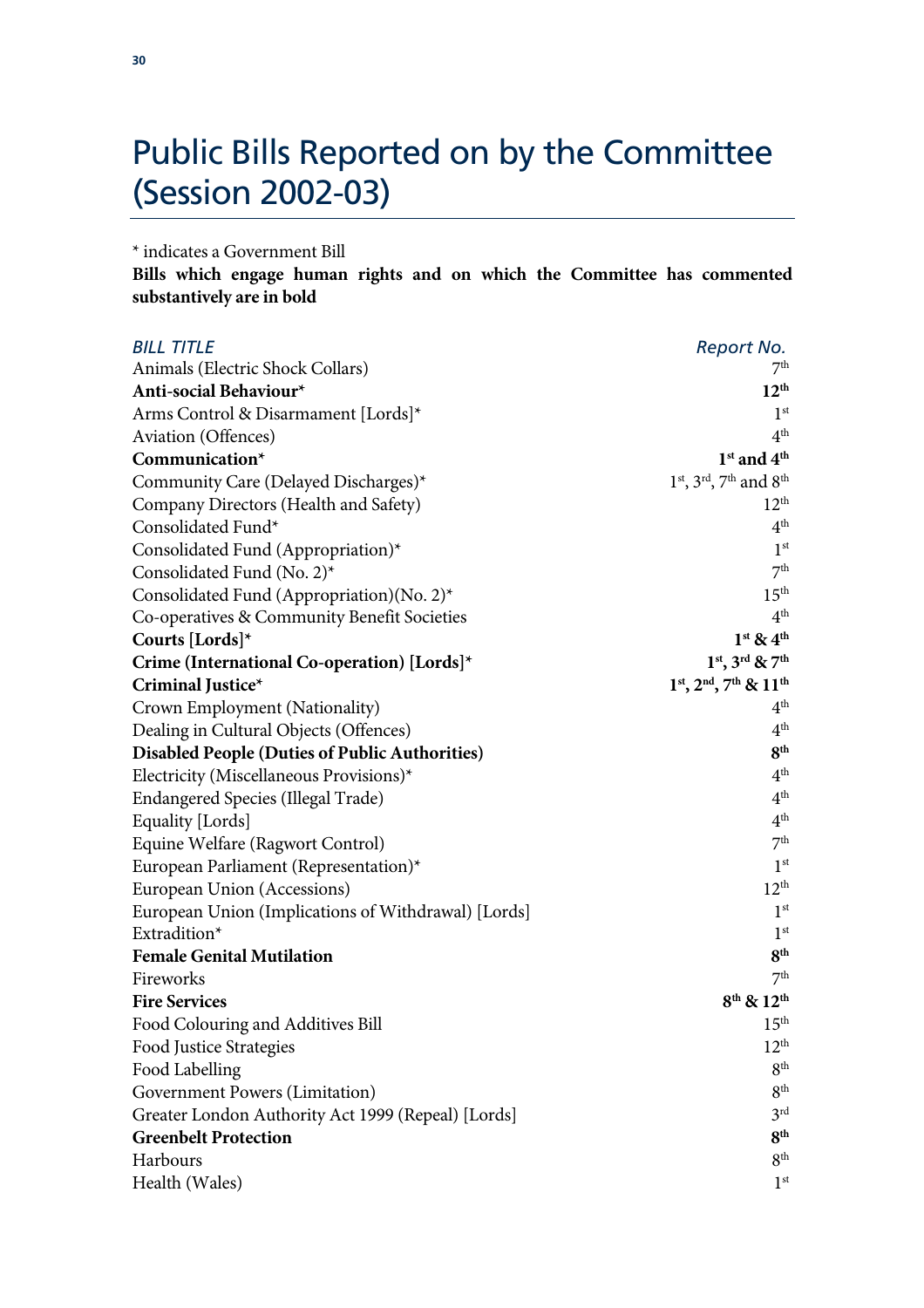| Health and Safety at Work (Offences)                                        | 4 <sup>th</sup>                   |
|-----------------------------------------------------------------------------|-----------------------------------|
| Health and Social Care (Community Health & Standards)*                      | 8 <sup>th</sup>                   |
| <b>High Hedges [Lords]</b>                                                  | 1 <sup>st</sup>                   |
| High Hedges (No. 2)                                                         | 8 <sup>th</sup>                   |
| House of Lords (Amendment) [Lords]                                          | 7 <sup>th</sup>                   |
| Housing (Overcrowding)                                                      | 8 <sup>th</sup>                   |
| Human Fertilisation & Embryology (Amendment)                                | 7 <sup>th</sup>                   |
| Human Fertilisation & Embryology (Deceased Fathers)                         | 8 <sup>th</sup>                   |
| $H$ unting*                                                                 | $3^{\text{rd}}$ & $7^{\text{th}}$ |
| Income Tax (Earnings & Pensions)*                                           | 4 <sup>th</sup>                   |
| Industrial Development (Financial Assistance)*                              | 1 <sup>st</sup>                   |
| Legal Deposit Libraries                                                     | 8 <sup>th</sup>                   |
| Licensing [Lords] $*$                                                       | $1st, 4th, 7th, 12th$ & $15th$    |
| Litter & Fouling of Land by Dogs                                            | 7 <sup>th</sup>                   |
| Local Communities Sustainability                                            | 12 <sup>th</sup>                  |
| Marine Safety                                                               | 7 <sup>th</sup>                   |
| Ministerial and other Salaries (Amendment) [Lords]                          | 7 <sup>th</sup>                   |
| Municipal Waste Recycling                                                   | 7 <sup>th</sup>                   |
| National Lottery (Funding of Endowments)                                    | 7 <sup>th</sup>                   |
| National Minimum Wage (Enforcement Notices) [Lords]*                        | 1 <sup>st</sup>                   |
| Needle Stick Injury                                                         | 12 <sup>th</sup>                  |
| Northern Ireland Assembly Elections*                                        | 7 <sup>th</sup>                   |
| Northern Ireland Assembly Elections and Periods of Suspension               | 12 <sup>th</sup>                  |
| Patient (Assisted Dying) [Lords]                                            | 7 <sup>th</sup>                   |
| <b>Patients' Protection [Lords]</b>                                         | 1 <sup>st</sup>                   |
| Pensioner Trustees and Final Payments                                       | 15 <sup>th</sup>                  |
| Pensions (Winding-up)                                                       | 7 <sup>th</sup>                   |
| Planning & Compulsory Purchase*                                             | 3 <sup>rd</sup>                   |
| Police (Northern Ireland) [Lords]*                                          | 3 <sup>rd</sup>                   |
| Prevention of Driving under the Influence of Drugs [Lords]                  | 8 <sup>th</sup>                   |
| Prevention of Driving under the Influence of Drugs (Road Traffic Amendment) | $8^{\rm th}$                      |
| <b>Public Services (Disruption) [Lords]</b>                                 | 3 <sup>rd</sup>                   |
| Railways & Transport Safety*                                                | 4 <sup>th</sup>                   |
| Regional Assemblies (Preparations)*                                         | 1 <sup>st</sup>                   |
| Regulation of Child Care Providers                                          | 12 <sup>th</sup>                  |
| Retirement Income Reform                                                    | 7 <sup>th</sup>                   |
| Road Safety                                                                 | 15 <sup>th</sup>                  |
| Road and Street Works (Notice and Compensation)                             | $12^{th}$                         |
| Road Traffic (Amendment) [Lords]                                            | 1 <sup>st</sup>                   |
| <b>Sex Discrimination (Clubs and Private Associations)</b>                  | 8 <sup>th</sup>                   |
| Sexual Offences [Lords]*                                                    | $7th$ & $12th$                    |
| Sunday Working (Scotland)                                                   | 4 <sup>th</sup>                   |
| Sustainable Energy                                                          | 8 <sup>th</sup>                   |
| Telecommunications Masts (Railways)                                         | 15 <sup>th</sup>                  |
| Traveller Law Reform                                                        | 12 <sup>th</sup>                  |
| Voting Age (Reduction to 16) [Lords]                                        | 1 <sup>st</sup>                   |
| Waste & Emissions Trading [Lords]*                                          | 1 <sup>st</sup>                   |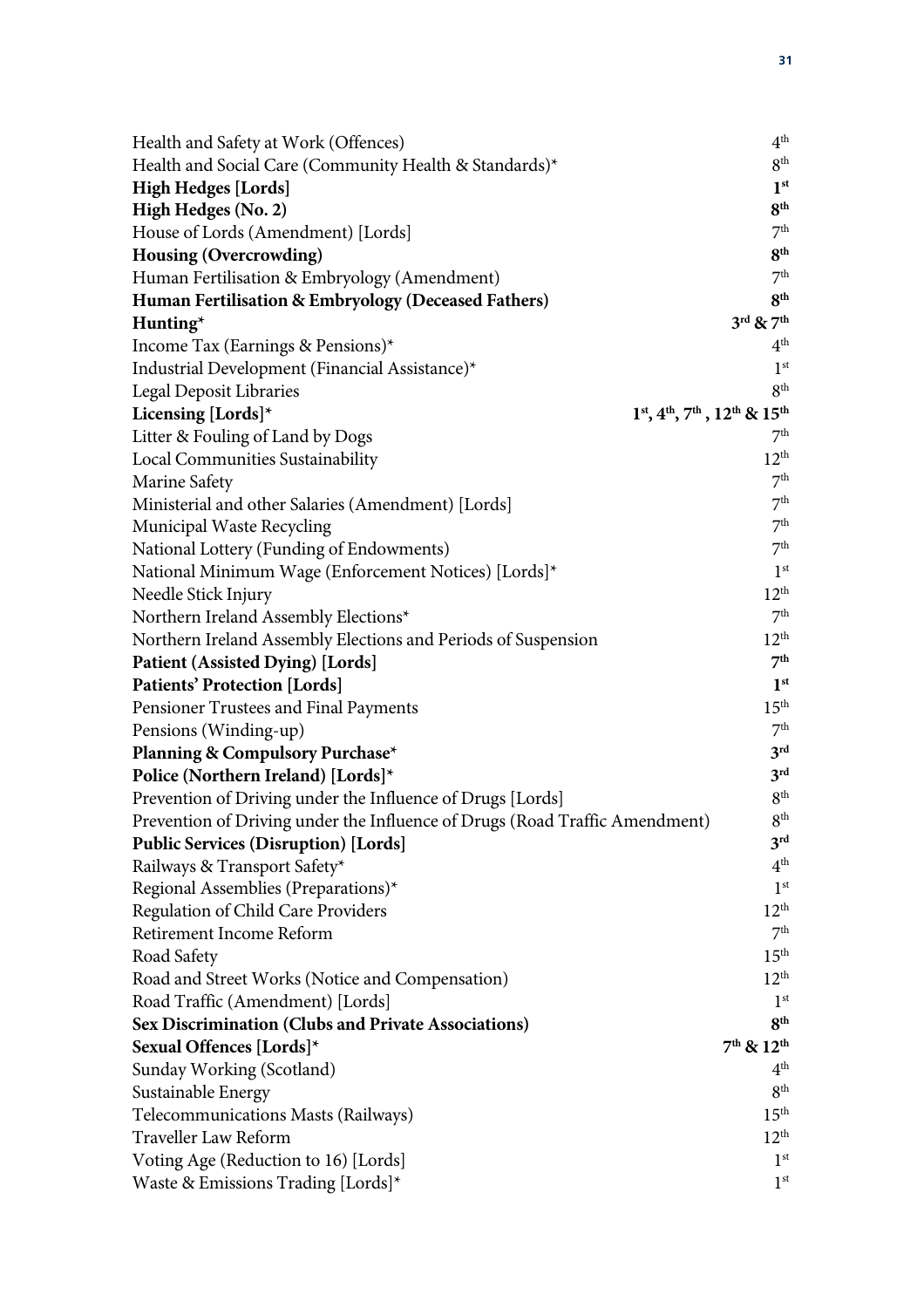| Water [Lords] $*$                                     | 7 <sup>th</sup>          |
|-------------------------------------------------------|--------------------------|
| <b>Welfare of Laying Hens (Enriched Cages)</b>        | $\mathbf{R}^{\text{th}}$ |
| Wild Mammals (Protection) (Amendment) [Lords]         | 1 st                     |
| Wild Mammals (Protection) (Amendment) (No. 2) [Lords] | 1 st                     |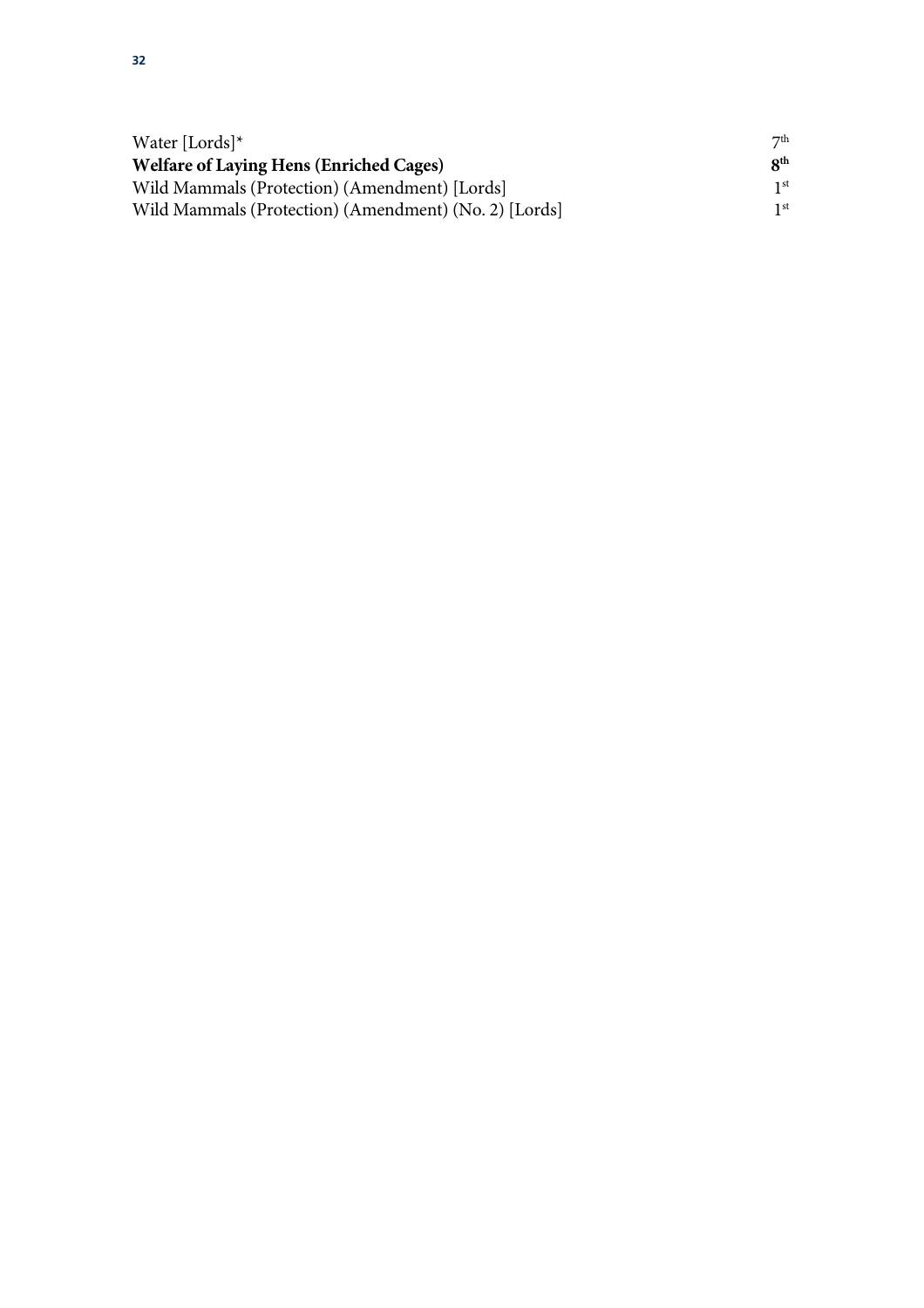### **Reports from the Joint Committee on Human Rights since 2001**

The following reports have been produced

#### **Session 2002–03**

| <b>First Report</b>    | Scrutiny of Bills: Progress Report                                                                                  | HL Paper 24/HC 191               |
|------------------------|---------------------------------------------------------------------------------------------------------------------|----------------------------------|
| Second Report          | <b>Criminal Justice Bill</b>                                                                                        | HL Paper 40/HC 374               |
| <b>Third Report</b>    | Scrutiny of Bills: Further Progress Report                                                                          | HL Paper 41/HC 375               |
| Fourth Report          | Scrutiny of Bills: Further Progress Report                                                                          | HL Paper 50/HC 397               |
| Fifth Report           | Continuance in force of sections 21 to 23 of the Anti- HL Paper 59/HC 462<br>terrorism, Crime and Security Act 2001 |                                  |
| Sixth Report           | The Case for a Human Rights Commission: Volume I<br>Report                                                          | HL Paper 67-I<br><b>HC 489-I</b> |
| Seventh Report         | Scrutiny of Bills: Further Progress Report                                                                          | HL Paper 74/HC 547               |
| <b>Eighth Report</b>   | Scrutiny of Bills: Further Progress Report                                                                          | HL Paper 90/HC 634               |
| Ninth Report           | The Case for a Children's Commissioner for England                                                                  | HL Paper 96/HC 666               |
| <b>Tenth Report</b>    | United Nations Convention on the Rights of the<br>Child                                                             | HL Paper 117/HC 81               |
| <b>Eleventh Report</b> | Criminal Justice Bill: Further Report                                                                               | <b>HL Paper 118/HC 724</b>       |
| <b>Twelfth Report</b>  | Scrutiny of Bills: Further Progress Report                                                                          | <b>HL Paper 119/HC 765</b>       |
| Thirteenth Report      | <b>Anti-social Behaviour Bill</b>                                                                                   | <b>HL Paper 120/HC 766</b>       |
| Fourteenth Report      | Work of the Northern Ireland Human Rights<br>Commission                                                             | <b>HL Paper 132/HC 142</b>       |

#### **Session 2001–02**

| <b>First Report</b> | <b>Homelessness Bill</b>                                   | HL Paper 30/HC 314 |
|---------------------|------------------------------------------------------------|--------------------|
| Second Report       | Anti-terrorism, Crime and Security Bill                    | HL Paper37/HC 372  |
| Third Report        | <b>Proceeds of Crime Bill</b>                              | HL Paper 43/HC 405 |
| Fourth Report       | Sex Discrimination (Election Candidates) Bill              | HL Paper 44/HC 406 |
| Fifth Report        | Anti-terrorism, Crime and Security Bill: Further<br>Report | HL Paper 51/HC 420 |
| Sixth Report        | The Mental Health Act 1983 (Remedial) Order<br>2001        | HL Paper 57/HC 472 |